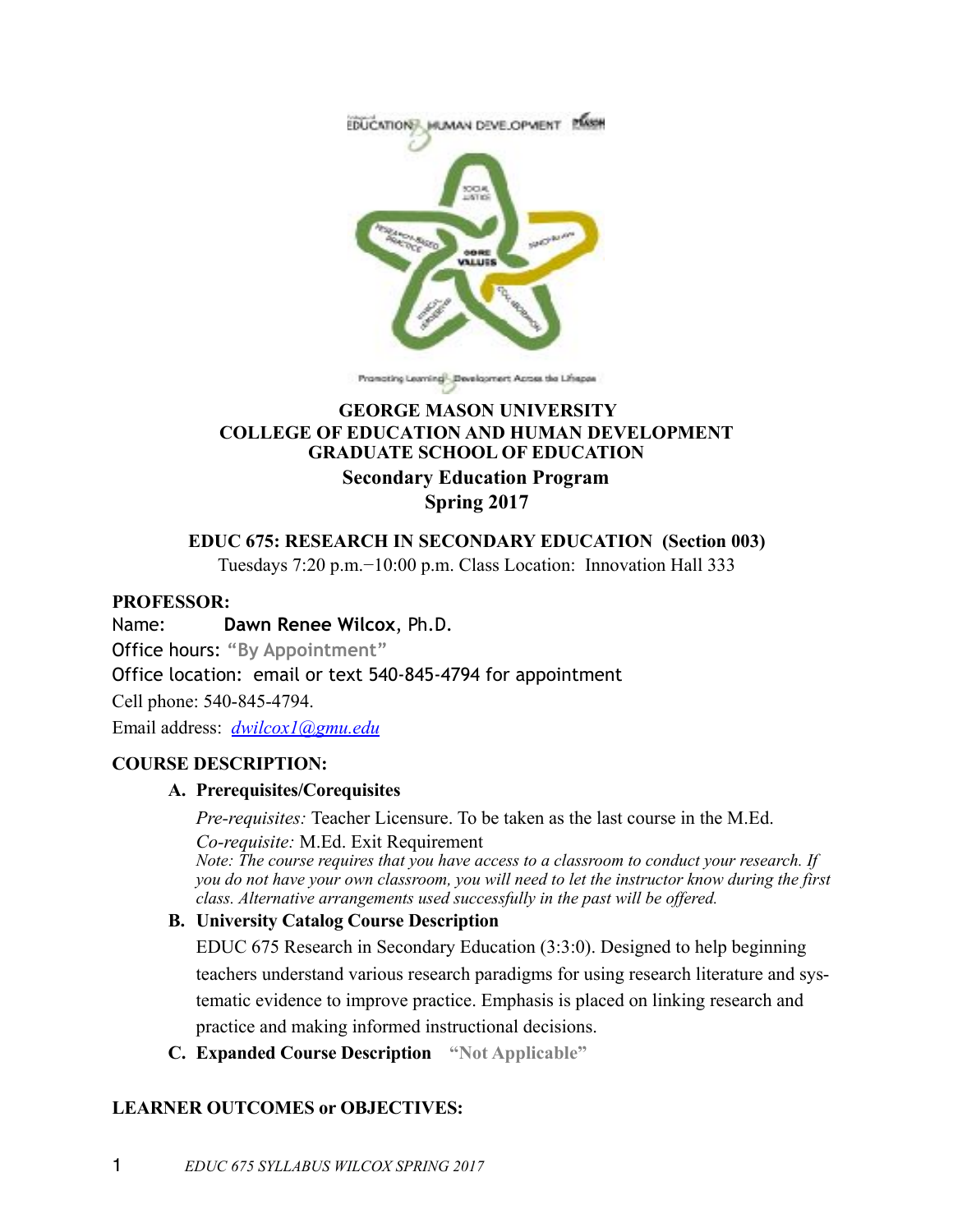This course is designed to enable students to:

- 1. demonstrate an understanding of the process and components used in teacher research by conducting and assessing a chosen scholarly inquiry situated in their classroom and its impact on students' learning;
- 2. craft a research design which makes explicit links between theory and practice;
- 3. examine ethical considerations when conducting teacher research; conduct teacher research which includes: research question(s), research proposal; review of related literature, methods, data collection/analysis, findings, discussion of impact on students, teacher, and education field; and abstract;
- 4. participate in "critical collaborative inquiries" to gain multiple perspectives in interpreting research and for validation and peer review of research;
- 5. demonstrate integration of national and state standards for content and pedagogy as related to the research question by reflecting on their own teaching practice and its impact on students' learning respective to students' discipline;
- 6. demonstrate skills and applications of visual and digital literacies in teacher research project and teacher research impact collaborative presentation.

# **PROFESSIONAL STANDARDS:**

Students will demonstrate an understanding and application of subject area standards aligned with the *National Content Standards* and identified by their Specialized Professional Association (SPA); and an understanding and application of teaching and learning standards as outlined by *INTASC*. National Content Standards for respective discipline: NCSS, NCTE, NCTM, NSTA

 National Council for the Social Studies<http://www.ncss.org/> National Council of Teachers of English<http://www.ncte.org/> National Council of Teachers of Mathematics <http://www.nctm.org/> National Science Teachers Association <http://www.nsta.org/> <http://books.nap.edu/readingroom/books/nses/>

[INTASC: Interstate New Teacher Assistance and Support Consortium](http://www.ccsso.org/content/pdfs/corestrd.pdf)

<http://www.ccsso.org/content/pdfs/corestrd.pdf>

Virginia State Standards

- [Virginia Department of Education](http://www.pen.k12.va.us/) <http://www.pen.k12.va.us/>
- State of Virginia, SOL Resources [http://www.pen.k12.va.us/VDOE/Instruction/sol.html](http://www.pen.k12.va.us/vdoe/instruction/sol.html)
- State of Virginia Standards of Learning Test Information [http://www.pen.k12.va.us/VDOE/src/SOLassessments.shtml](http://www.pen.k12.va.us/vdoe/src/solassessments.shtml)

# **NATURE OF COURSE DELIVERY**

The major purpose of this course is for you to learn how to design and conduct a teacher research project and apply it in your classroom in order to improve your teaching and students' learning. The course is designed to promote a professional teaching and learning community with peer review critical friend support. Throughout the course, you are completing a step informally that you will later insert into your final paper. As you build your project with a commitment to each step in the process, it comes together. The course will be taught through a variety of activities to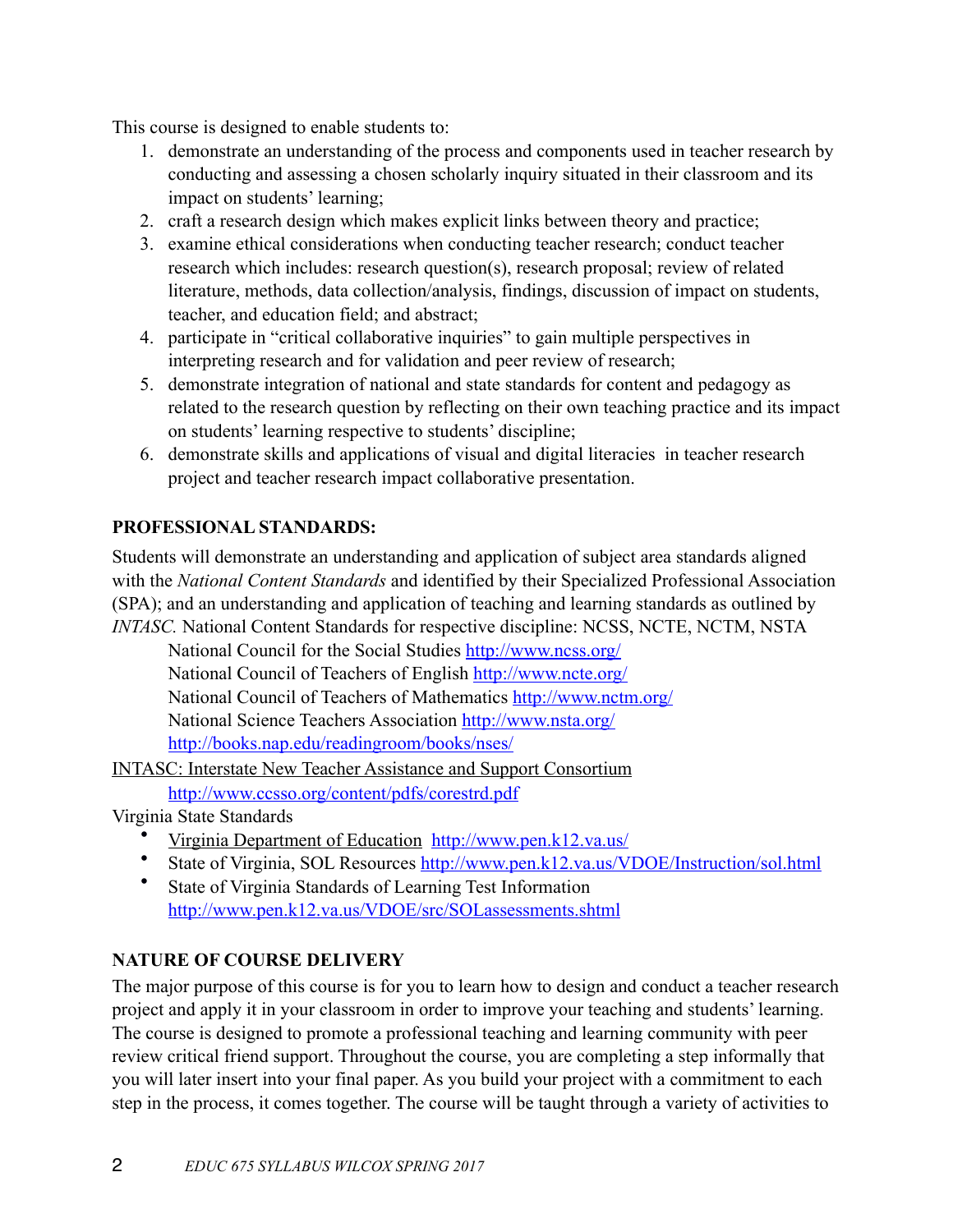support the development of your teacher research projects involving: whole class and small group discussions, group, pair and group work, online work, and through dialogue and reflections of/in practice. Individual consultations are also built into class time.

### **REQUIRED TEXTS and READINGS:**

- Hosteler, A. L., Hawley, T., Crowe, A. R., Smith, E., Janosko, A., Koppes, L., Sprague, T., Ahlers, L., & Loudin, A., Self-study of practice as a framework to promote growth in the student teaching experience. *Studying Teacher Education, 9,* 187-200.
- Samaras, A. P. (2011). *Self-study teacher research: Improving your practice through collaborative inquiry.* Thousand Oaks, CA: Sage. [located on Bb under req. readings] Online resources available at:<http://www.sagepub.com/samaras/>
- Samaras, A. P., & Roberts, L. (2011). Flying solo: Teachers take charge of their learning through self-study research. *Learning Forward, Journal of Staff Development, 32*(5), 42-45. [located on Bb under req. readings]

### *GMU Alumni Teacher Research Exemplars:*

Mautz, M. (2014). *Promoting motivation in the classroom through goal-setting.* Paper submitted to the Secondary Education Program, Graduate School of Education, George Mason University, Virginia, in partial fulfillment of the requirements for the degree of master of education.

Mayden, K. H. (2014). *Making classroom conversation count: Improving participation in discussion to enhance learning.* Paper submitted to the Secondary Education Program, Graduate School of Education, George Mason University, Virginia, in partial fulfillment of the requirements for the degree of master of education.

Payden, J. (2014). *Using journal writing to develop students' mathematical communication skills.* Paper submitted to the Secondary Education Program, Graduate School of Education, George Mason University, Virginia, in partial fulfillment of the requirements for the degree of master of education.

Saxena, B. (2014). *Using discourse strategies to develop critical and creative thinking in science.* Paper submitted to the Secondary Education Program, Graduate School of Education, George Mason University, Virginia, in partial fulfillment of the requirements for the degree of master of education.

Sprague, L. (2014). *Management & madness: Discovering the balance between effective management and classroom morale.* Paper submitted to the Secondary Education Program, Graduate School of Education, George Mason University, Virginia, in partial fulfillment of the requirements for the degree of master of education.

Walsh, L. (2014). *Differentiation in an honors mathematics classroom: How to help each student individually reach their potential.* Paper submitted to the Secondary Education Program, Graduate School of Education, George Mason University, Virginia, in partial fulfillment of the requirements for the degree of master of education.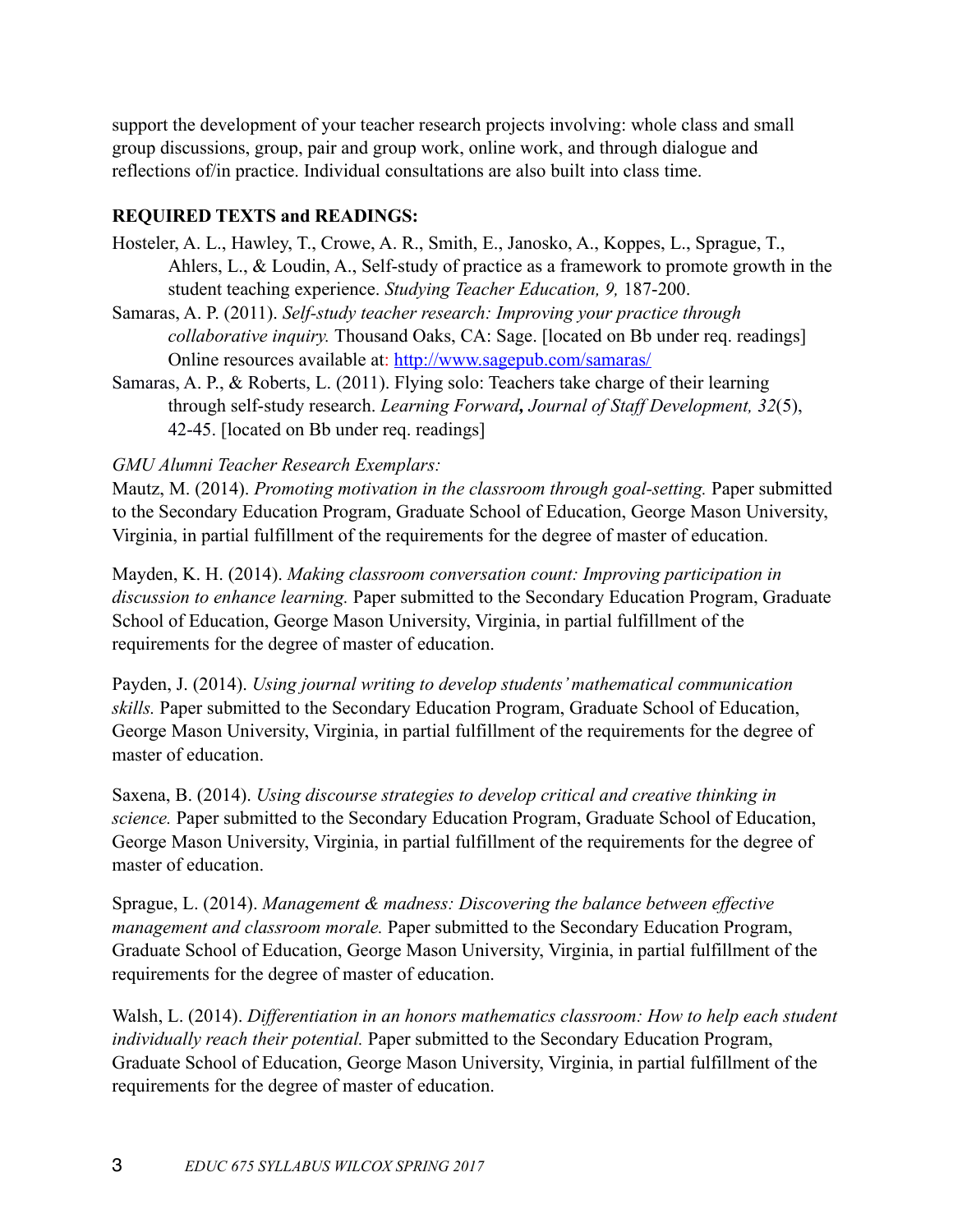### **ONLINE RESOURCES**

\*Please also visit the web links for online resources posted on Bb. Also see:

*Networks: An online journal for teacher research* 

<http://journals.library.wisc.edu/index.php/networks/index>

*Studying Teacher Education: A journal of self-study of teacher education practices:* [http://](http://www.tandf.co.uk/journals/titles/17425964.asp) [www.tandf.co.uk/journals/titles/17425964.asp](http://www.tandf.co.uk/journals/titles/17425964.asp)

Self-Study of Teacher Education Practices Special Interest Group <http://aera.net/sstepsig109>

Biennual International Conference on the Self-Study of Teacher Education Practices [see "Conference History" and scroll down to "Conference Proceedings" where you will have access to pdf of papers from proceedings]

<http://www.castleconference.com/conference-history.html>

### **RESEARCH RESOURCES**

**Survey and Questionnaire Development** 

See: <http://writing.colostate.edu/guides/guide.cfm?guideid=68>

See: file titled "Questionnaire.Johnson" in Data Collection Tools Folder in Bb

Fowler, F. J. (2013). *Survey research methods.* Los Angeles, CA: Sage. [http://www.amazon.com/Survey-Research-Methods-Applied-Social/dp/1452259003](http://www.amazon.com/survey-research-methods-applied-social/dp/1452259003)

### **Data Analysis**

- Bogdan, R. C., & Biklen, S. K. (2007). *Qualitative research for education: An introduction to theory and methods*. Boston, MA: Allyn & Bacon.
- Czaja, R., & Blair, J. (1996). *Designing surveys: A guide to decisions and procedures.* Thousand Oaks, CA: Pine Forge Press.
- Patton, M. Q. (2015). *Qualitative evaluation and research methods.* Los Angeles: Sage.
- Rovessi, C., & Carroll, D. J. (2002). *Statistics made simple for school leaders.* Lanham, MD: Scarecrow Press.
- Salkind, N. (2000). *Statistics for people who think they hate statistics.* Thousand Oaks, CA: Sage.

Saldaña, J. (2013). *The coding manual for qualitative researchers.* Thousand Oaks, CA: Sage.

### **Research and Writing**

- American Psychological Association (2009*). Publication Manual of the American Psychological Association*. American Psychological Association: Washington, DC.
- Booth, W. C., Colomb, G. G., & Williams, J. M. (1995). *The craft of research*. Chicago, IL: The University of Chicago.
- Dahl, K. K. (1992). *Teacher as writer: Entering the professional conversation*. Urbana, IL: NCTE.

*Data Collecting Tools:* Go to Google docs, then spreadsheets to create survey.

Also Survey Monkey <http://www.surveymonkey.com/home.asp>

### *National Reports and Test Reporting Centers*

[The Nation's Report Card](http://nces.ed.gov/nationsreportcard/)/National Assessment of Educational Progress [http://nces.ed.gov/](http://nces.ed.gov/nationsreportcard/) [nationsreportcard/](http://nces.ed.gov/nationsreportcard/)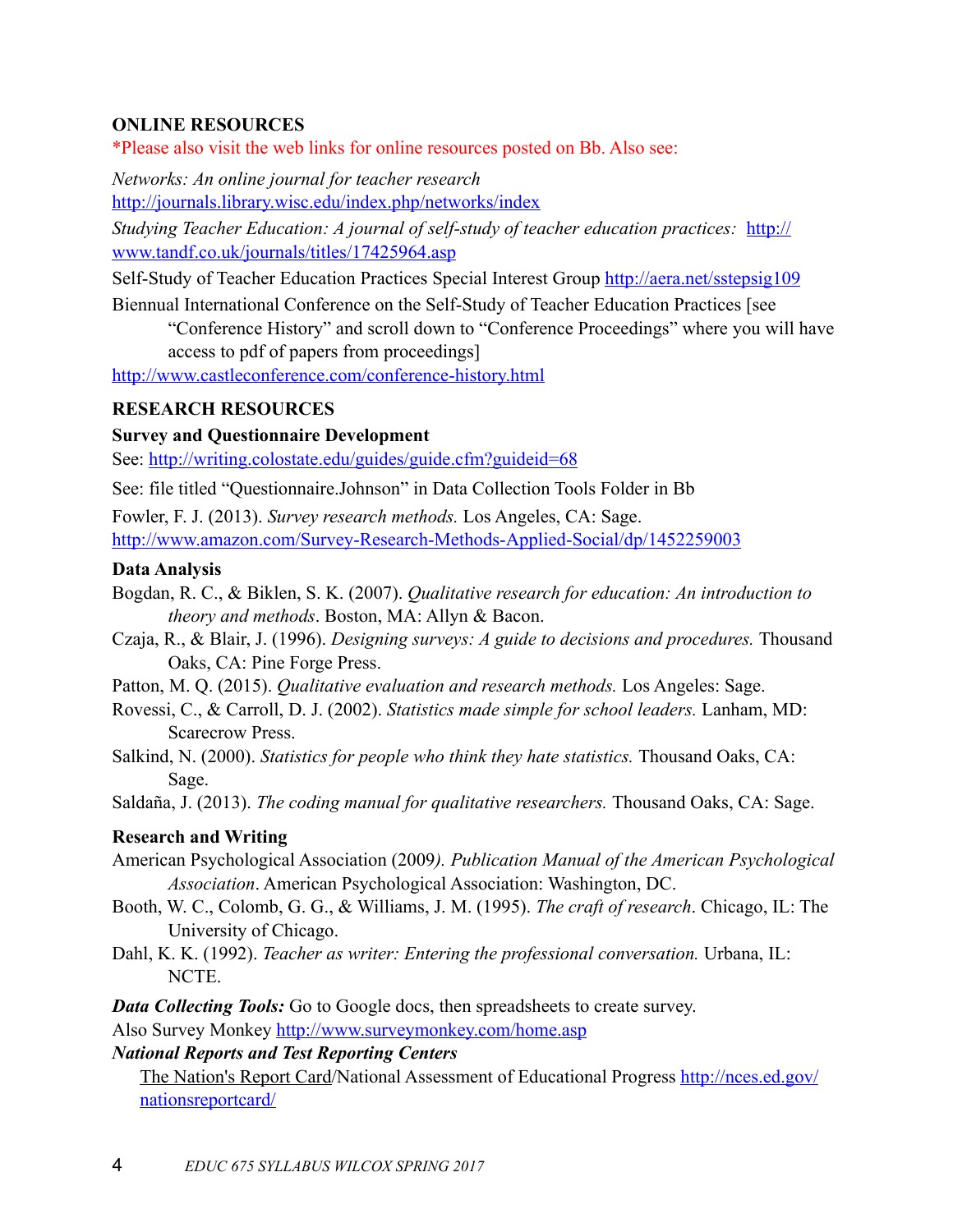National Center for Educational Statistics <http://nces.ed.gov/help/sitemap.asp>

TIMSS and PIRLS [The International Math and Science Study](http://www.timss.org/) and International Literacy Study <http://www.timss.org/>

Best Evidence/School Reform Reports/School Models. Johns Hopkins University [http://](http://www.bestevidence.org/index.htm) [www.bestevidence.org/index.htm](http://www.bestevidence.org/index.htm)

#### **Teacher Research**

- Falk, B., & Blumenreich, M. (2005). *The power of questions: A guide to teacher and student research.* Portsmouth, NH: Heinemann.
- Goodnough, K. (2001). Teacher development through action research. *Action in teacher education,23* (1), 37-46. Access through GMU, Library, e-journal.
- Greely, K. (2000). *Why fly that way?: Living community and academic achievement.* NY: Teachers College.
- Hubbard, R. S., & Power, B. (1999). *Living the questions: A guide for teacher-researchers.*  Portland, ME: Stenhouse.
- Kagan, D. M. (1993). *Laura and Jim and what they taught me about the gap between educational theory and practice.* NY. State University of New York Press.
- Lassonde, C. A., Galman, S., & Kosnik, C. (Eds.), (2009). *Self-study research methodologies for teacher educators.* Rotterdam, The Netherlands: Sense.
- Leedy, P. D., and Ormrod, J. E. (2001). *Practical research: Planning and design.* Upper Saddle River, NJ: Merrill.
- MacLean, M.S. & Mohr, M. (1999). *Teacher-researchers at work*. National Writing Project, Berkeley, CA.
- Meskin, T., Singh, L., & van der Walt, T. (2014). Putting the self in the hot seat: Enacting reflexivity through dramatic strategies. *Educational Research for Social Change (ERSC),*  3(2), 5-20. (Bb) Retrieved from <u>[http://ersc.nmmu.ac.za/view\\_edition.php?v=3&n=2#](http://ersc.nmmu.ac.za/view_edition.php?v=3&n=2)</u>
- Samaras, A. P., Adams-Legge, M., Breslin, D., Mittapalli, K., Magaha O'Looney, J., & Wilcox, D. R. (2007). Building a plane while flying it: Reflections of teaching and learning self study. *Reflective Practice, 8*(4), 467-481.
- Samaras, A. P., & Sell, C. (2013). Please write: Using critical friend letters in teacher research. *Teacher Education Quarterly, 40* (4), 93-109.
- Samaras, A. P., & Freese, A. R. (2006). *Self-study of teaching practices primer.* New York, NY: Peter Lang.
- Samaras, A. P., Freese, A. R., Kosnik, C., & Beck, C. (Eds.) (2008). *Learning communities in practice.* The Netherlands: Springer Press.
- Seidman, I. (1998). *Interviewing as qualitative research: A guide for researchers in education and the social sciences.* New York: Teachers College Press.
- Thomas, R. M. (2005). *Teachers doing research: An introductory guidebook.* Boston: Pearson/Allyn & Bacon.
- Wilcox, D. R., & Samaras, A. P. (2009). Examining our Career Switcher teachers' first year of teaching: Implications for alternative teacher education program design. *Teacher Education Quarterly, 36* (4), 173-191.
- Zenkov, K. & Harmon, J. (2009). Picturing a writing process: Using photovoice to learn how to teach writing to urban youth. *Journal of Adolescent and Adult Literacy, 52*(7), 575-584*.*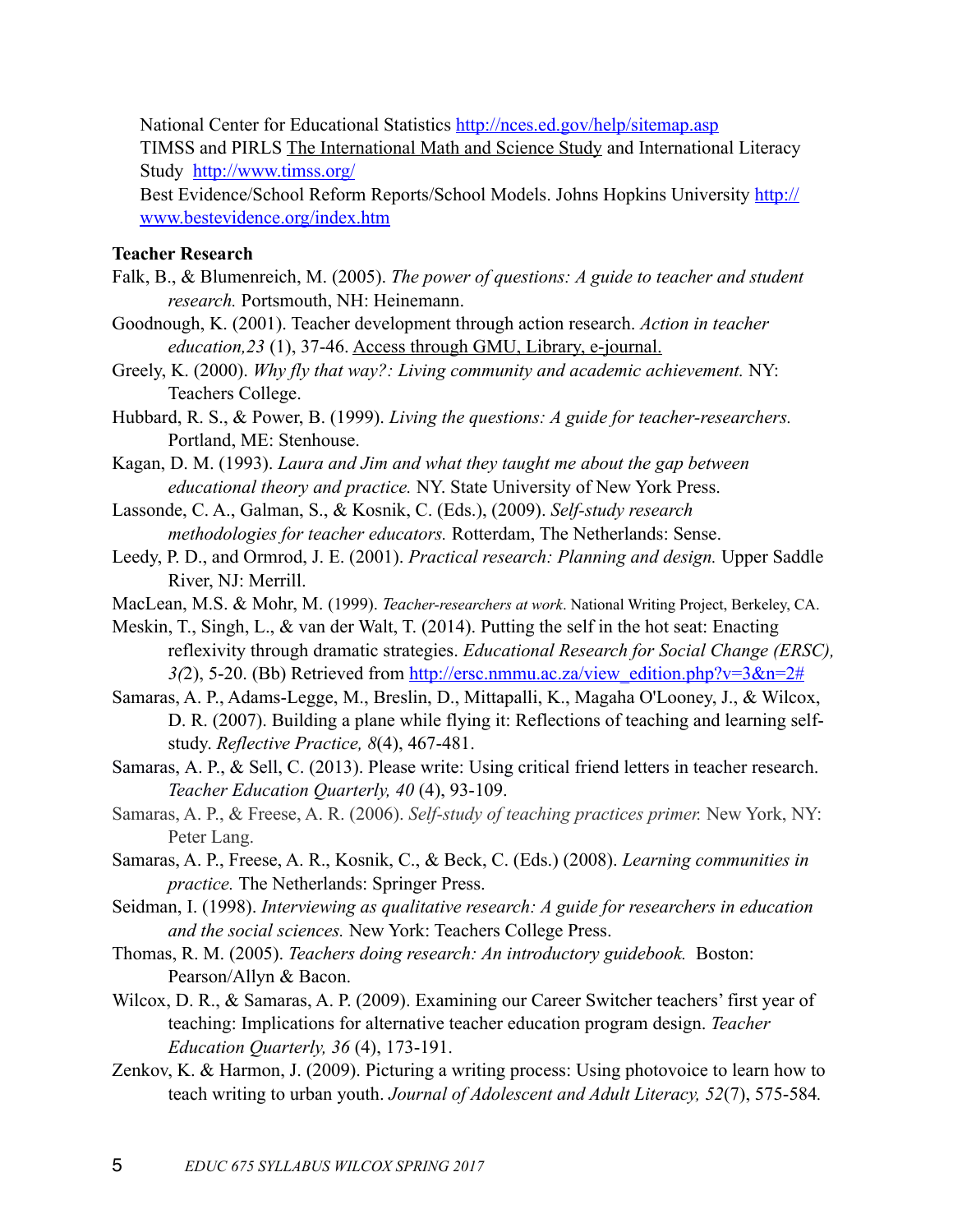#### **COURSE ASSIGNMENTS AND REQUIREMENTS:**

- 1. Attendance, Class and Online Participation and Peer Review (10%) 10 pts
- 2. Research Draft Components Posted on Class Discussion Thread (30%) 5 pts each
- 3. Teacher Research Project and Presentation (60%) 60 pts

#### 1. **Attendance and Participation (10 pts)**

Attendance and participation at all classes, for the entire class period is a course expectation and absence will affect your grade. Arriving late twice equals one absence. Successful completion of this course requires attendance at all Face-to-Face classes and active participation in the online critical friend work. Being on time is also essential and lateness will affect your grade. Please notify instructor ahead of time if you will arrive late or if you must miss class. You are responsible in working with your Critical Friend Team (CFT) for missed material. Come to class prepared to contribute your critical reflections of readings.

### **Assignments and Evaluation**

You are expected to complete all readings and participate in class and in online discussions with openness, consideration, and effort to "hear for" and "listen to" others as you also seek to be understood. Each assignment helps you build your final paper. Since this is a professional development course (post licensure), high quality work (i.e., "A" work) is expected on all assignments and in class participation. All written assignments are to be submitted as a file and submitted electronically under the respective Class Discussion Thread on Bb for the day that it notes POST. Title each assignment with your last name and the name of the project/assignment, e.g., Smith.ResProp.09.08.15. Use Times Roman 12 pt. font, double-spaced for all assignments. For full consideration, all assignments are due and posted *electronically* on Bb prior to the beginning of class on the day and time they are due, unless otherwise announced.

**Visit the Discussion Thread to check updates each week:** I post comments to you on the discussion thread but I individually email you your grade. Please check Bb for the comments. **Highly Recommended (not required) Weekly Researcher Log:** 

See exemplars with logs. It is highly recommended that you keep a researcher log of progress of your teacher research project each week and include it in the appendix of your final report. See Self-Study Research Project Timeline Log in Chapter 2. Table 2.2, pp. 28-29). This is your tentative timeline and tool to self-regulate your progress and the research process.

# **Critical Friend Inquires as Peer Review**

Your in-class activities involve sharing weekly updates, brainstorming ideas as a teacher about the classroom dilemma you are researching, exchanging ideas for strategies and lessons, and sharing how you are integrating standards in meaningful ways. As part of your course participation, you will have the opportunity to collaborate with critical friends as you develop your teacher research project. Critical Friend Inquiries (CFI) are designed for peer review with support and to provide alternative perspectives on interpretation to increase the validity of your research. It is your responsibility to respond to at least one CF for Discussion Threads #2, 4, & 6. Please be sure that each member receives a peer review. This is part of your participation grade. Critical friends provide support as well as a feedback loop to improve your practice. It is *critical* to have friends in research but critical friends are *not critical* in their approach with each other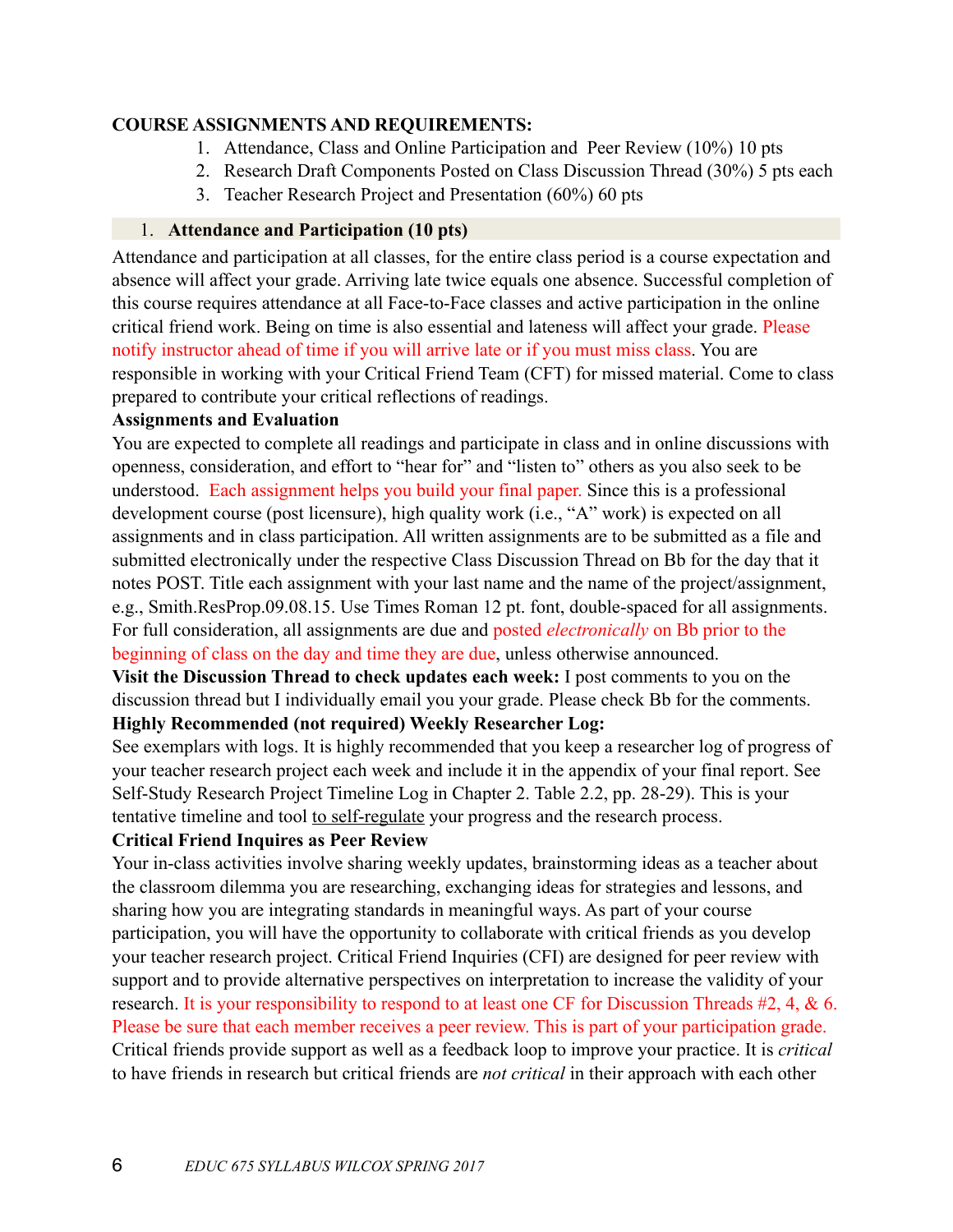(Samaras, 2011). Establish ground rules with "critical friends" and visit them often. Demonstrate positive professional dispositions. Professionals are responsible, ethical, and accountable.

*Make it a habit to write regularly and save your work in multiple places.*

# **2. Research Draft Components: Post on Class Discussion Thread (30 pts) 5 pts each**

\*Please note: You will find descriptions of assignments located in our text with examples from GMU secondary education alumni but the text and exemplars are resources. Use the templates and guidelines below and presented in class. That is, the purpose of the readings are to support your work but I have modified the assignments over time.

Completing each component will help you develop your final paper. Use the final paper rubric to self-assess your progress for each component

- 1) Discussion Thread #1: Research Artifact & Memo (will help w/ intro) (5pts)
- 2) Discussion Thread #2: Research Question & Rationale with Peer Review (5pts)
- 3) Discussion Thread #3: Draft Literature Review (5 pts)
- 4) Discussion Thread #4: Description of the Method: Data Chart & Pedagogies w/ Peer Review (5 pts)
- 5) Discussion Thread #5: Draft 1 for peer review (5 pts)
- 6) Discussion Thread #6: Peer Review of Draft 1 (5 pts)
- 7) Discussion Thread #7: Draft 2 for Professor Formative Assessment only Includes your Results & Discussion Sections (0 points)
- 1) **Research Artifact & Memo:** Use prompts on pp. 105-106 in text.
- *2)* **Research Question and Rationale with Peer Review:** Use pp. 114-116 in text

*It must be love:* For your research paper, you should choose a research question that really matters to you. It should be something you're curious about and willing to spend time researching and learning about. To quote one of my former students, "If you aren't eager to spend several days curled up reading about your topic, then it's not love, and you need to ditch it and find another topic" (Roberts, GMU alumna, 2009). Begin to articulate why this question for you and why now. What is the outgrowth of this puzzlement? Write a research proposal. You may also elect to add a visual representation to your research proposal. The idea is for the visual to help you figure out your "thesis" and not to enter an art show. Approach this assignment from where you are and honor its incompleteness as part of the research process. Ask yourself does the proposal give you a solid framework to launch your project.

- 3) **Description of the Method: Data Chart & Pedagogies with Peer Review** 
	- See required reading exemplars: Mautz p.13; Payden pp. 10-11; Walsh p. 17
- 4) **Draft Literature Review:** See pp. 127-134 in text.

Post a draft of your literature review on MyMason and begin to ask yourself:

- o What does the literature review add to your understanding of your research topic?
- o What common topics and themes have you found in the literature?
- o What ideas for pedagogical strategies can you adapt from the literature?

Use the topics to design your conceptual framework or mapping of the "big ideas" and connections you find in the literature to your study Format is your choice, e.g. annotated bibliography, narrative to insert directly into final report

- **5) Draft 1 for Peer Review** Post a draft of your TRP for professor and CF input
- **6) Peer Review of Draft 1** Critical friends use actual evaluation rubric to provide peer review along with tracking and comments on draft.
- **7) Draft 2 for Professor Formative Review**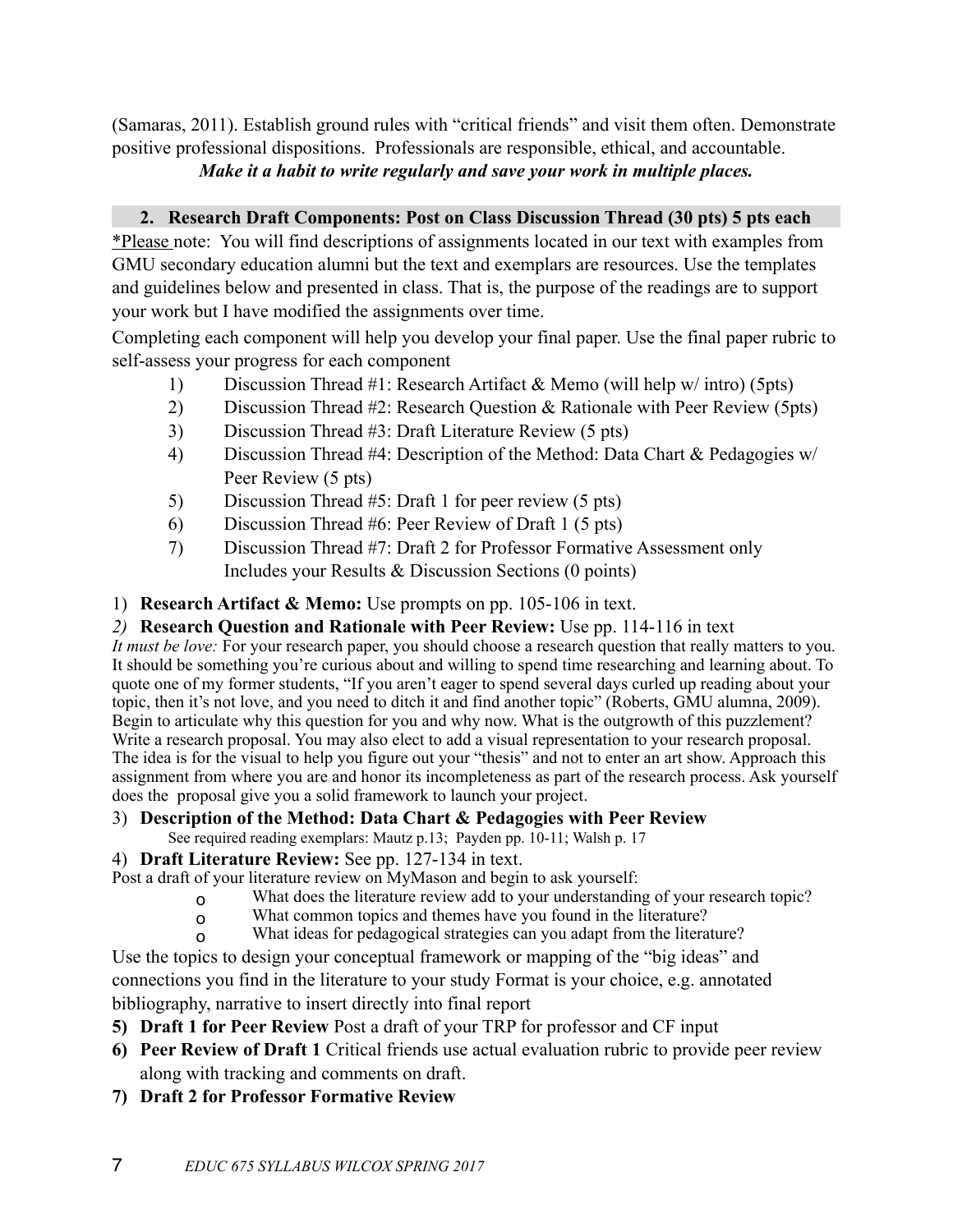| Category                                                                                                                                                                                                                                                                                                                                                                                                                                                                                                                                                                              | Exemplary                                                                                                                                                                                                                                                                                                                                                                                                                                                           | Accomplished                                                                                                                                                                                                                                                                                                                                           | Developing                                                                                                                                                                                                                                                                                                                                                                                                                                                      | Undeveloped                                                                                                                                                                                                                                                                                                                                              |
|---------------------------------------------------------------------------------------------------------------------------------------------------------------------------------------------------------------------------------------------------------------------------------------------------------------------------------------------------------------------------------------------------------------------------------------------------------------------------------------------------------------------------------------------------------------------------------------|---------------------------------------------------------------------------------------------------------------------------------------------------------------------------------------------------------------------------------------------------------------------------------------------------------------------------------------------------------------------------------------------------------------------------------------------------------------------|--------------------------------------------------------------------------------------------------------------------------------------------------------------------------------------------------------------------------------------------------------------------------------------------------------------------------------------------------------|-----------------------------------------------------------------------------------------------------------------------------------------------------------------------------------------------------------------------------------------------------------------------------------------------------------------------------------------------------------------------------------------------------------------------------------------------------------------|----------------------------------------------------------------------------------------------------------------------------------------------------------------------------------------------------------------------------------------------------------------------------------------------------------------------------------------------------------|
|                                                                                                                                                                                                                                                                                                                                                                                                                                                                                                                                                                                       | $10$ pts.                                                                                                                                                                                                                                                                                                                                                                                                                                                           | <b>9pts</b>                                                                                                                                                                                                                                                                                                                                            | <i>Spts</i>                                                                                                                                                                                                                                                                                                                                                                                                                                                     | Below 8 pts                                                                                                                                                                                                                                                                                                                                              |
| Assignments are<br>central to the<br>development of<br>your project.<br>Attendance and<br>participation are<br>critical components<br>of this course. It<br>gives you the<br>opportunity to learn<br>from and contribute<br>to building a<br>positive classroom<br>experience and<br>learning<br>community.<br>Participants<br>contribute to each<br>other's learning by<br>actively listening,<br>exchanging ideas,<br>sharing learning<br>from reading and<br>websites, peer<br>view, and<br>supporting each<br>other's efforts by<br>providing feedback<br>on Discussion<br>Thread | Successfully<br>completes all<br>assignments.<br>Outstanding<br>and consistent<br>participation in<br>discussions and<br>class activities.<br>Promotes<br>conversation<br>focused on the<br>topic.<br>Comments<br>demonstrate a<br>high level of<br>understanding<br>from assigned<br>readings.<br>Listens actively<br>to peers.<br>Embraces peer<br>review;<br>Prompts peer<br>feedback and<br>input.<br>Purposely<br>shares<br>leadership roles<br>in group work. | Completes all<br>assignments.<br>Participates in<br>discussions and<br>activities on a<br>regular basis;<br>questions and<br>comments reveal<br>thought and<br>reflection and<br>contribution<br>from assigned<br>readings.<br>Frequently<br>involves peers in<br>discussion.<br>Conducts peer<br>review; Shares<br>leadership roles<br>in group work. | Does not<br>complete some<br>assignments.<br>Does not<br>contribute to<br>discussions or<br>activities very<br>often, but<br>generally<br>reveals some<br>thought and<br>reflection and<br>some<br>contribution<br>from assigned<br>readings.<br>Follows rather<br>than leads group<br>activities.<br>Solicits some<br>peer discussion<br>and peer review.<br>Misses classes.<br>Is late for class.<br>Somewhat<br>shares<br>leadership roles<br>in group work. | Few<br>assignments<br>completed.<br>Few<br>contributions<br>to class<br>discussions.<br>Little<br>evidence of<br>participation<br>and<br>contribution.<br>Shows little<br>concern for<br>peers'<br>learning or<br>input or peer<br>review.<br>Misses many<br>classes and is<br>late often.<br>Does not<br>share<br>leadership<br>roles in<br>group work. |

# **Participation Rubric**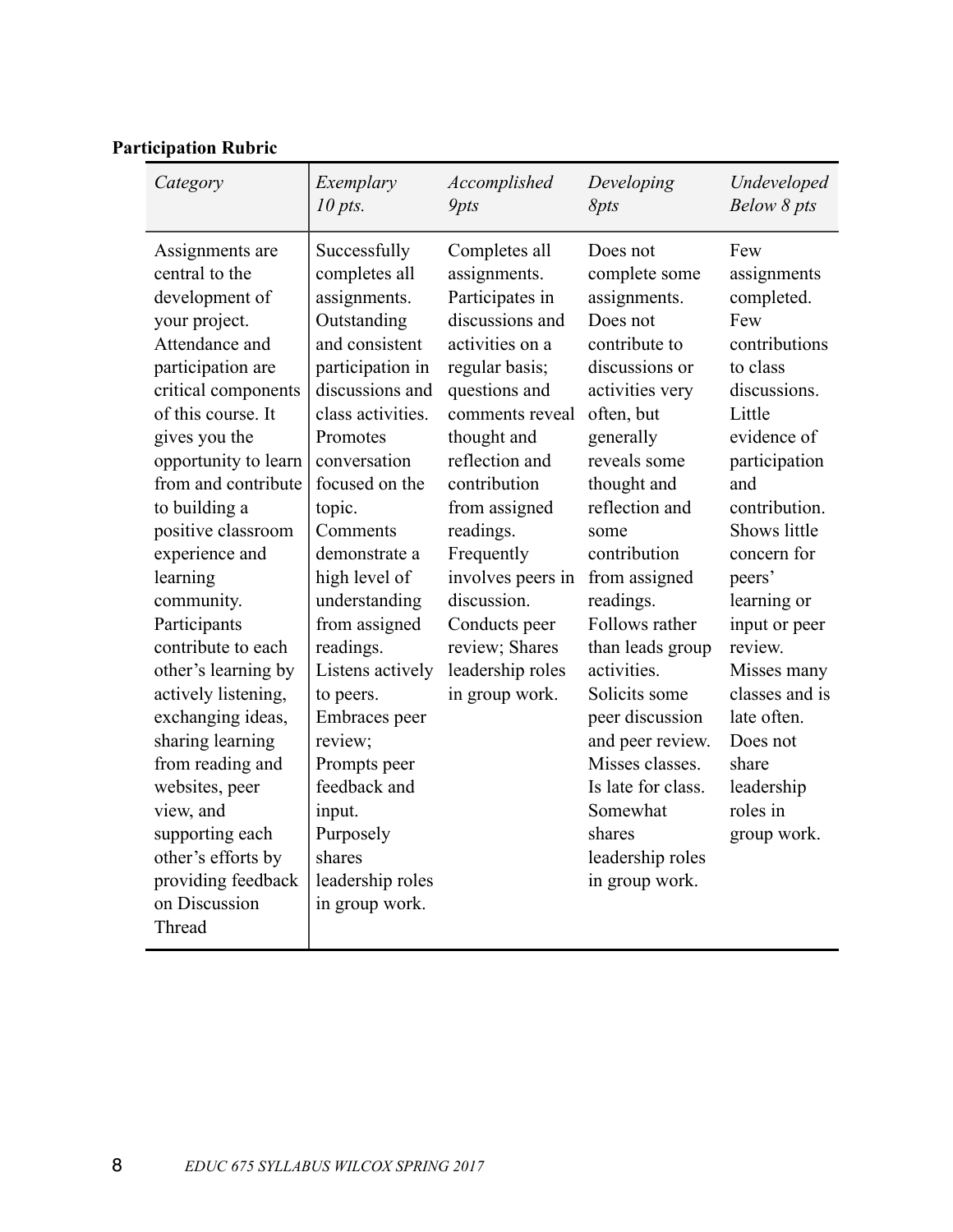| 5 pt.<br><b>Assignments</b>                           | <b>Rubric Description for Discussion Threads #1-6</b>                                                                                                                                                                                                                                                                                                                                                                                                                                                                   |
|-------------------------------------------------------|-------------------------------------------------------------------------------------------------------------------------------------------------------------------------------------------------------------------------------------------------------------------------------------------------------------------------------------------------------------------------------------------------------------------------------------------------------------------------------------------------------------------------|
| $A+$<br>Exemplary<br>$5+$ points                      | Presents an exemplary narrative in the assignment to build her/his self-study<br>action research project with thoughtful and relevant detail. Demonstrates a very<br>high level of understanding and application from assigned readings. Submission<br>reflects outstanding participation in f-t-f and online discussions and class<br>activities and active listening and serious feedback with peers. Submitted on<br>time. Provides exemplary peer response to assignment where relevant.                            |
| $\mathsf{A}$<br>Excellent<br>$5 - 4.7$ points         | Provides a very adequate narrative in the assignment to build her/his self-study<br>action research project with thoughtful and relevant detail which demonstrates a<br>high level of understanding and application from assigned readings. Submission<br>reflects excellent participation in f-t-f and online discussions and class activities<br>and active listening and a high level feedback with peers. Submitted on time.<br>Provides very adequate peer response to assignment where relevant.                  |
| $A -$<br>Approaching<br>Excellence<br>4.65-4.5 points | Provides an adequate narrative in the assignment to build her/his self-study<br>action research project with thoughtful and relevant detail which demonstrates a<br>good level of understanding and application from assigned readings.<br>Submission reflects good participation in f-t-f and online discussions and class<br>activities and active listening and serious feedback with peers. Submitted on<br>time. Provides adequate peer response to assignment where relevant.                                     |
| $B+$<br>Developing<br>Less than 4.5<br>points         | Provides a fair narrative in the assignment to build her/his self-study action<br>research project with thoughtful and relevant detail which demonstrates an<br>average level of understanding and application from assigned readings.<br>Submission reflects average level of participation in f-t-f and online discussions<br>and class activities and active listening and serious feedback with peers. Needs<br>more work. Submitted late. Does not provide adequate peer response to<br>assignment where relevant. |

## **Grading Scale for Course**

| Grade        | <b>Standards</b>       | Grading     | <b>Grade Points</b> | <b>Graduate Courses</b>                                  |
|--------------|------------------------|-------------|---------------------|----------------------------------------------------------|
| $\mathbf{A}$ | Meets Standard         | $93 - 100$  | 4.00                | Satisfactory /<br>Passing                                |
| $A-$         | Meets Standard         | $90 - 92.9$ | 3.67                | Satisfactory /<br>Passing                                |
| $B+$         | Approaches<br>Standard | $88 - 89.9$ | 3.33                | Satisfactory /<br>Passing                                |
| B            | Approaches<br>Standard | $83 - 87.9$ | 3.00                | Satisfactory /<br>Passing                                |
| $B-$         | Approaches<br>Standard | $80 - 82.9$ | 2.67                | Please note that B-<br>is not a passing<br>course grade. |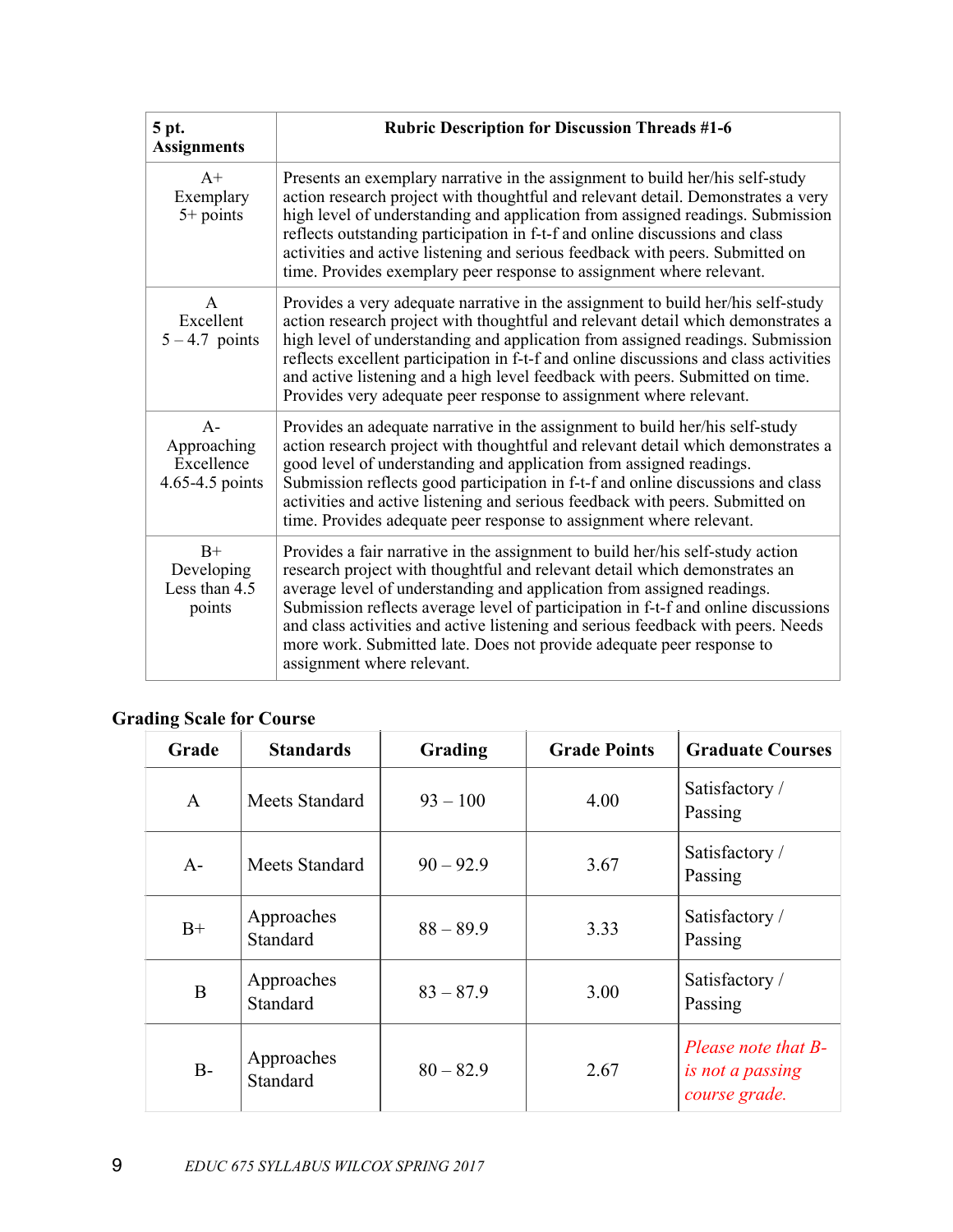#### **3.Teacher Research Project Description and Assessment Rubric (60 points)**

(PBA for EDUC 675, "Research in Secondary Education")

All teacher research reports must adhere to APA format. Your project should be useful to you and your students. A written a report that includes the specific headings and subheading are posted on Bb under "Assignment Guidelines" "Research Project Headings Template" Look at the headings at the beginning of the semester so you can see where you are headed.

Please use this checklist for common errors before submitting your final paper:

- 1. Use Times Roman 12 pt. font, double-spaced throughout paper including between paragraphs.
- 2. Do not use right justification for formatting.
- 3. Do not use any identifying information of students, staff, school, or school system.
- 4. Cite all works properly. Need at least 10 references.
- 5. Spell out acronyms when you note them the first time. e.g., English Language Learners (ELL)
- 6. Include your data chart within the text of your paper.
- 7. Change everything to past tense, e.g., "I collected" instead of "I will collect."
- 8. Include an appendix electronically only.
- 9. Check that your abstract is written in third person and includes an implications sentence.
- **10.** Just clip report at the top; no report binders or plastic sleeves are necessary.

#### **EDUC 675, "Research in Secondary Education"** *Teacher Research Project Description and Assessment Rubric (60 points) (Includes suggested page lengths for each section)*

#### **Title Page and Abstract (2 points possible)**

Your title can be as creative as you like—take researcher/artistic license with this. In 125 to 150 words, what was your study about? What was your major finding? An abstract writing strategy: take one sentence from each section of your final project (introduction, literature review, methodology, findings, and discussion) to craft the perfect abstract. Consider the following questions as you draft your title and abstract:

- 1) Have you provided a single, articulate, concise paragraph of no more than 150 words?
- 2) Does your abstract concisely describe your purpose and the context, method, key findings, and significance of your research?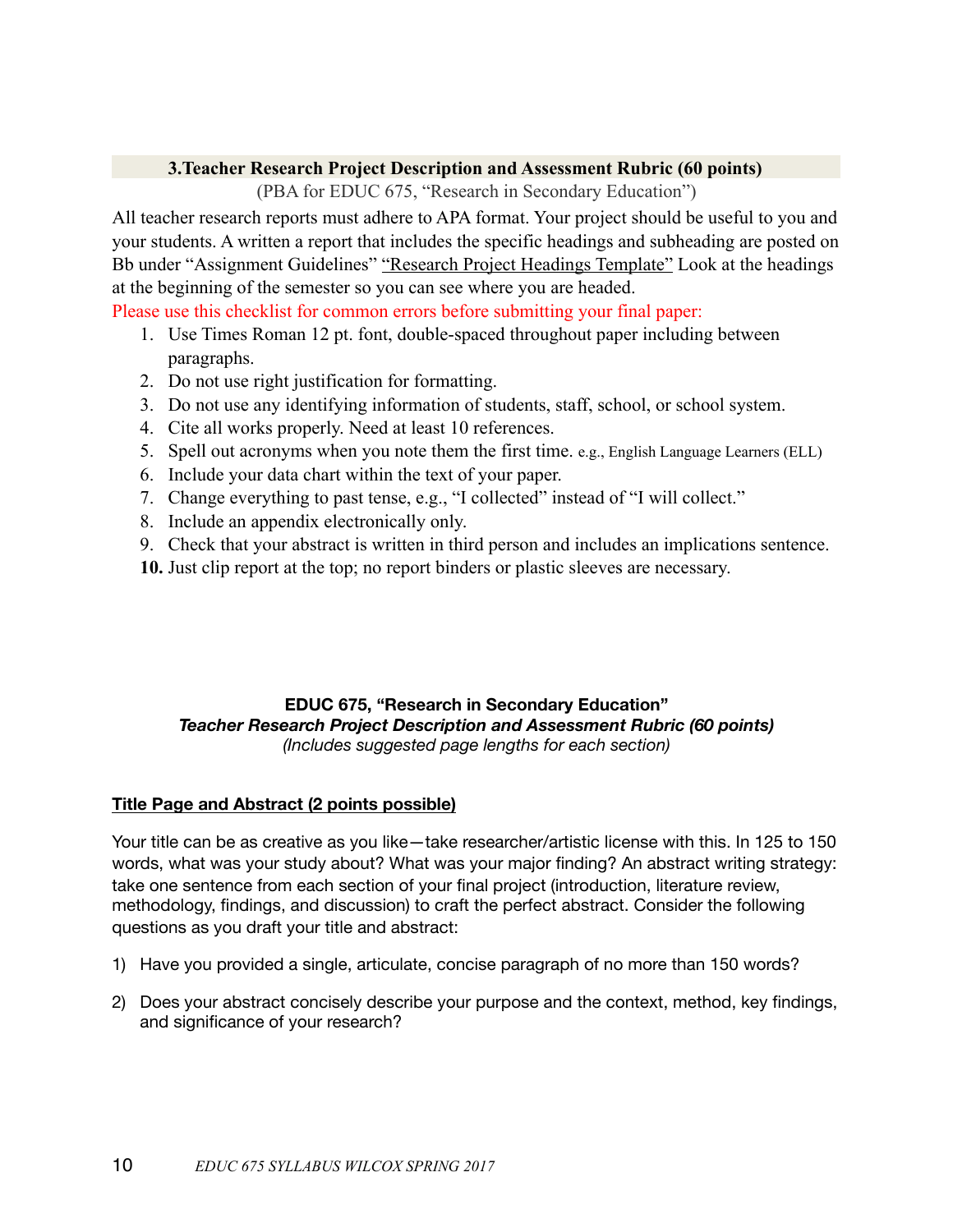|                                     | Suggested 2 pages: 1 page for title, 1 page for abstract                                                                           |                                                                                                                                                                                                                                      |                                                                                                                                                                                                                   |                                                                                                                                                                                    |  |
|-------------------------------------|------------------------------------------------------------------------------------------------------------------------------------|--------------------------------------------------------------------------------------------------------------------------------------------------------------------------------------------------------------------------------------|-------------------------------------------------------------------------------------------------------------------------------------------------------------------------------------------------------------------|------------------------------------------------------------------------------------------------------------------------------------------------------------------------------------|--|
| <b>Rubric</b><br><b>Score</b>       | Does not meet<br>expectations                                                                                                      | <b>Approaches</b><br>expectations<br>2                                                                                                                                                                                               | <b>Meets</b><br>expectations<br>З                                                                                                                                                                                 | <b>Exceeds</b><br>expectations                                                                                                                                                     |  |
| Grade<br><b>Score</b>               | F<br>Less than 1.4<br>points                                                                                                       | C<br>$1.4 - 1.5$ points                                                                                                                                                                                                              | $B$ to $B+$<br>$1.6 - 1.7$ points                                                                                                                                                                                 | $A - to A$<br>$1.8 - 2$ points                                                                                                                                                     |  |
| <b>Title and</b><br><b>Abstract</b> | Project is so<br>brief, incom-<br>plete, or off-<br>topic that any<br>reasonably ac-<br>curate assess-<br>ment is impos-<br>sible. | Project includes<br>only general state-<br>ments about the<br>study. Information<br>on methods and<br>procedures to be<br>followed is sketchy<br>or missing. Falls<br>short of 150 words<br>or greatly exceeds<br>the 150-word limit | Project includes<br>an identifiable<br>summary (max<br>150 words) that<br>addresses the<br>purpose of the<br>study. Touches on<br>methods and pro-<br>cedures to be fol-<br>lowed, but is not<br>sharply focused. | Project includes a<br>concise (max 150<br>words) summary<br>that reports factual-<br>ly on the purpose of<br>the study and the<br>methods and pro-<br>cedures to be fol-<br>lowed. |  |

#### **Introduction, Rationale, Area of Focus, and Research Questions (5 points possible)**

Briefly describe the setting, including the community, school, students, and other relevant information. Demographic information in your introduction should focus on your school, while demographic information in your methodology should focus specifically on the students you worked with in your study. What is the purpose of your study? What problem or issue are you addressing? Describe why the concerns are important to you and what your research might help you learn as a result of its conduct. What is its background and significance? What is (are) your research question(s)? Do you have a hypothesis? If so, what is it and how did you formulate it? Be sure that your research questions steer you toward a descriptive response. *Please note that your project must focus on student engagement, efficacy, and achievement in/ with your subject matter*. Consider the following questions as you draft your introduction, rationale, area of focus, and research questions:

- 1) Have you explained the outgrowth of your study?
- 2) Have you offered perspectives that shaped this question for you?
- 3) Have you situated the study in terms of explaining the outgrowth of these questions in the context of your work? (e.g., your students, classroom, school, district)
- 4) Have you clearly and concisely explained why this research is important? Have you addressed the broader educational and social significance of this research?
- 5) Have you clearly and concisely stated the research problem?
- 6) Have you clearly and concisely stated your main research question and any sub-questions?
- 7) Have you offered a transition into your literature review?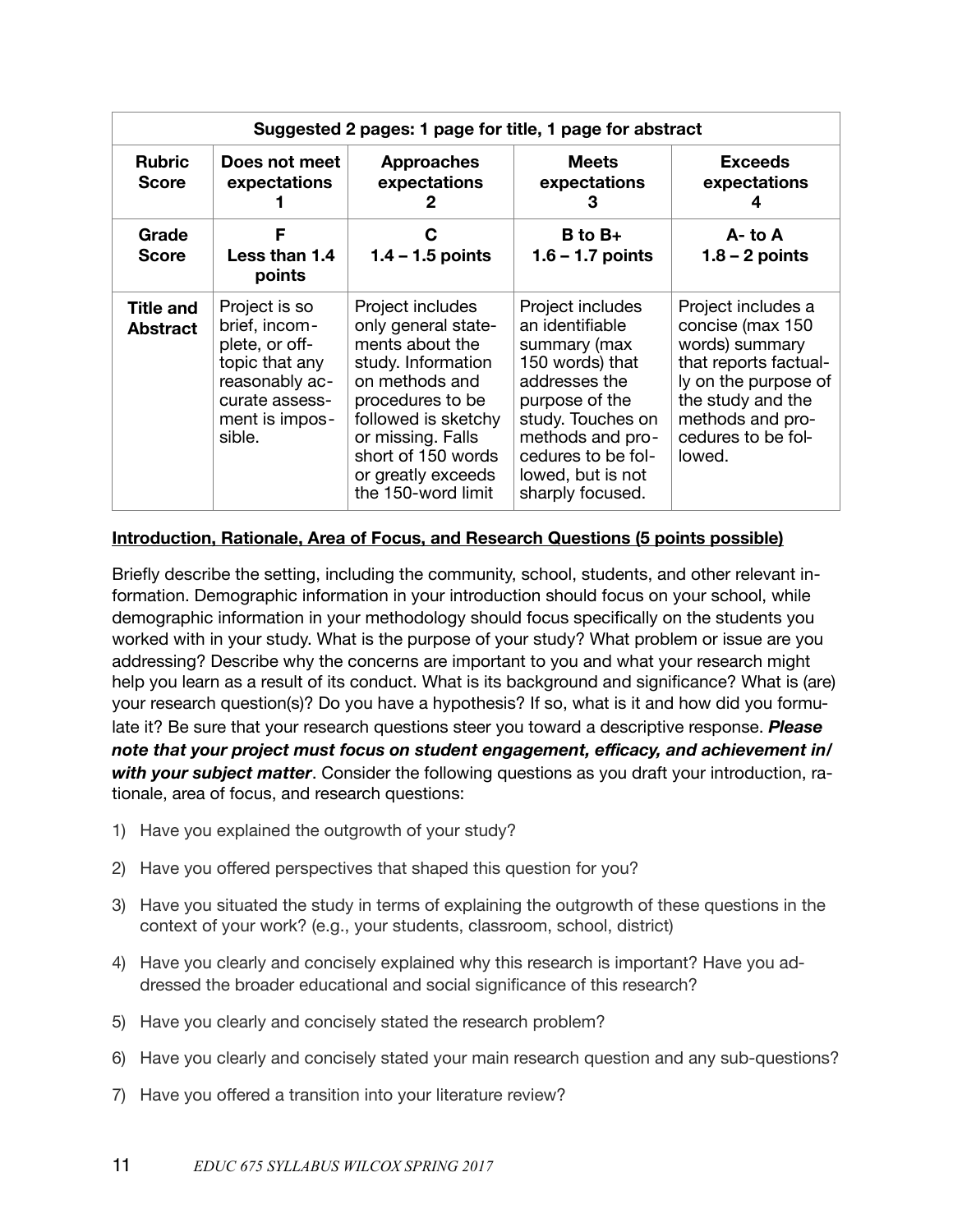|                                                                                               | Suggested 3-4 pages                                                                                                                  |                                                                                                                                                                                                                                                                                          |                                                                                                                                                                                                                                                                                |                                                                                                                                                                                                                                        |  |
|-----------------------------------------------------------------------------------------------|--------------------------------------------------------------------------------------------------------------------------------------|------------------------------------------------------------------------------------------------------------------------------------------------------------------------------------------------------------------------------------------------------------------------------------------|--------------------------------------------------------------------------------------------------------------------------------------------------------------------------------------------------------------------------------------------------------------------------------|----------------------------------------------------------------------------------------------------------------------------------------------------------------------------------------------------------------------------------------|--|
| <b>Rubric</b><br><b>Score</b>                                                                 | Does not<br>meet ex-<br>pectations                                                                                                   | <b>Approaches</b><br>expectations<br>2                                                                                                                                                                                                                                                   | <b>Meets</b><br>expectations<br>3                                                                                                                                                                                                                                              | <b>Exceeds</b><br>expectations                                                                                                                                                                                                         |  |
| Grade<br><b>Score</b>                                                                         | F<br>Less than<br>3.5 points                                                                                                         | C<br>$3.5 - 3.9$ points                                                                                                                                                                                                                                                                  | $B$ to $B+$<br>$4 - 4.4$ points                                                                                                                                                                                                                                                | $A - to A$<br>$4.5 - 5$ points                                                                                                                                                                                                         |  |
| Introduc-<br>tion, Ratio-<br>nale, Area<br>of Focus,<br>and Re-<br>search<br><b>Questions</b> | Project is so<br>brief, in-<br>complete, or<br>off topic that<br>any reason-<br>ably accu-<br>rate as-<br>sessment is<br>impossible. | Project includes min-<br>imal information on<br>the context/theoreti-<br>cal framework for the<br>study. Does not offer<br>a rationale for the<br>study's execution, or<br>does so only super-<br>ficially. Explicitly<br>states the research<br>question and pur-<br>pose of the study. | Project includes an<br>adequate context/<br>theoretical frame-<br>work for the study<br>and a defensible ra-<br>tionale for its execu-<br>tion, though one or<br>both may be weakly<br>developed. Explicitly<br>states the research<br>question and pur-<br>pose of the study. | Project includes a<br>sound context/<br>theoretical frame-<br>work for the study<br>and a compelling<br>rationale for its<br>execution. Clearly<br>and explicitly<br>states the re-<br>search question<br>and purpose of<br>the study. |  |

#### **Literature Review (8 points possible)**

In order to properly address a research question you need to be familiar with previous investigations of your topic. You should conduct a literature review in which you cite and synthesize a minimum of ten (10) sources and discuss how they informed your design. At least half of these must be from peer-reviewed journals from the past ten years. Teacher research appeals to a broad range of research resources, including reports of teachers' experiences. Transitions should connect one annotated source with the next. At the end of the literature review, include a one-paragraph summary of the major discoveries in your review, connecting these to the focus of your study. References can be from refereed journals, books (generally not textbooks), curriculum resources, and scholarly compilations. NOTE: The literature review should emphasize synthesis and analysis (Bloom, 1956, 1984). *Use direct quotes very sparingly.* Craft your literature review as a story of the study of your topic—as a dialogue between you and these other scholars. Consider the following questions as you draft your literature review: 1) Did you conduct an ongoing literature review which informed your research?

- 2) Is the review relevant and connected to your study?
- 3) Is the review adequate, coherent, and analytical?
- 4) Does the review include references from a variety of sources?
- 5) Is the review integrated into a conceptual framework with a mapping of the theories, literature, and phenomena that help to inform your study?
- 6) Do you make connections between the studies, their methods, and their findings and your own study?
- 7) Did you provide a transition into your methodology section?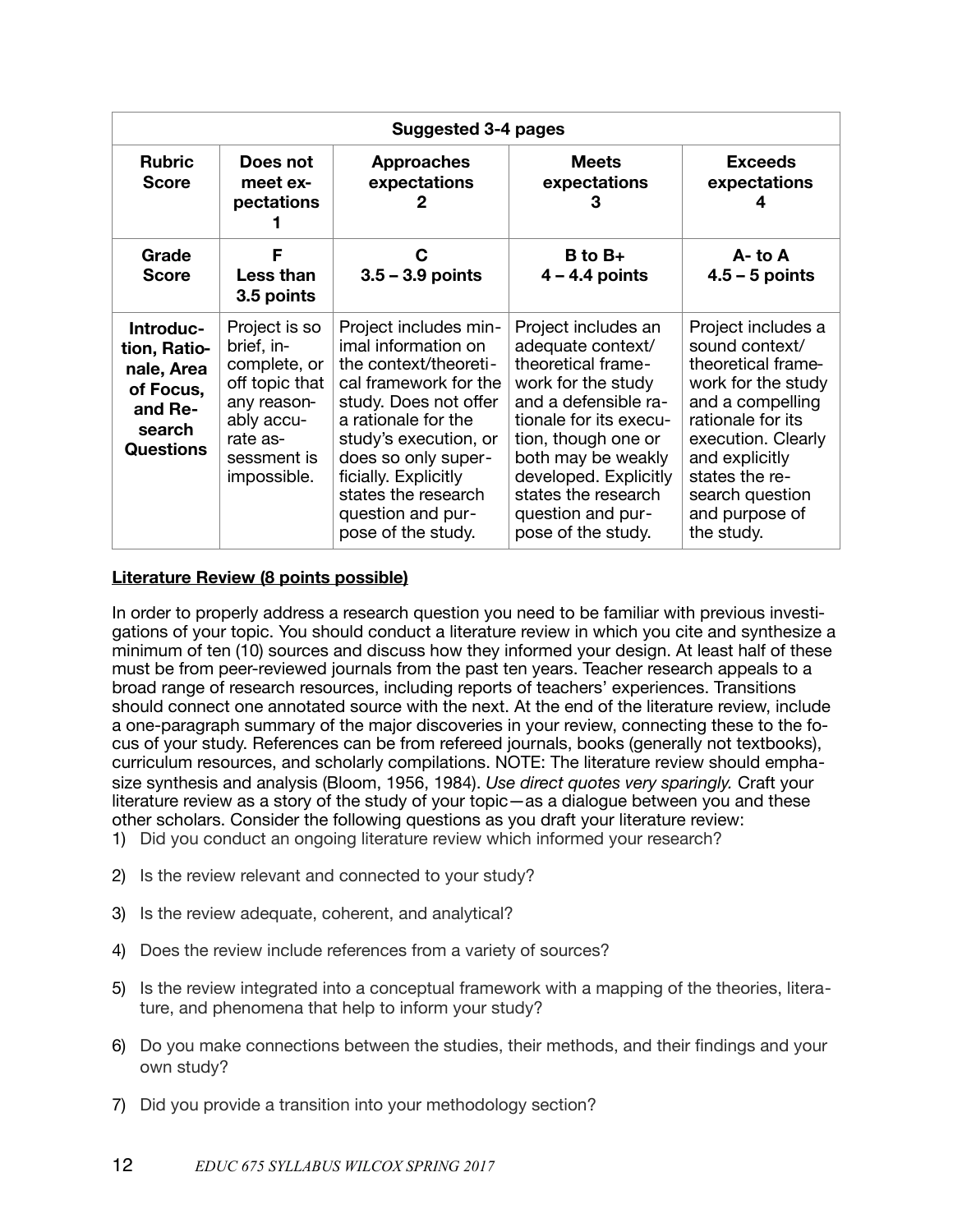|                                    |                                                                                                                                | Suggested 4-6 pages                                                                                                                                                                                                                                                                                                                                                                                         |                                                                                                                                                                                                                                                                                                                                                                                                                                                                         |                                                                                                                                                                                                                                                                                                                                                                                                                                         |
|------------------------------------|--------------------------------------------------------------------------------------------------------------------------------|-------------------------------------------------------------------------------------------------------------------------------------------------------------------------------------------------------------------------------------------------------------------------------------------------------------------------------------------------------------------------------------------------------------|-------------------------------------------------------------------------------------------------------------------------------------------------------------------------------------------------------------------------------------------------------------------------------------------------------------------------------------------------------------------------------------------------------------------------------------------------------------------------|-----------------------------------------------------------------------------------------------------------------------------------------------------------------------------------------------------------------------------------------------------------------------------------------------------------------------------------------------------------------------------------------------------------------------------------------|
| <b>Rubric</b><br><b>Score</b>      | Does not<br>meet expec-<br>tations                                                                                             | <b>Approaches</b><br>expectations                                                                                                                                                                                                                                                                                                                                                                           | <b>Meets</b><br>expectations<br>3                                                                                                                                                                                                                                                                                                                                                                                                                                       | <b>Exceeds</b><br>expectations<br>4                                                                                                                                                                                                                                                                                                                                                                                                     |
| Grade<br><b>Score</b>              | F<br>Less than<br>5.6 points                                                                                                   | $\mathbf C$<br>$5.6 - 6.3$ points                                                                                                                                                                                                                                                                                                                                                                           | $B$ to $B+$<br>$6.4 - 7.1$ points                                                                                                                                                                                                                                                                                                                                                                                                                                       | $A - to A$<br>$7.2 - 8$ points                                                                                                                                                                                                                                                                                                                                                                                                          |
| <b>Literature</b><br><b>Review</b> | Project is so<br>brief, incom-<br>plete, or off-<br>topic that any<br>reasonably<br>accurate as-<br>sessment is<br>impossible. | Project includes<br>fewer than 8<br>peer-reviewed<br>cites, published<br>reports of em-<br>pirical research.<br>Does not ex-<br>plicitly highlight<br>gaps in the lit-<br>erature to which<br>the proposed<br>study will re-<br>spond. Summa-<br>rizes cited<br>works sequen-<br>tially, rather<br>than synthe-<br>sizes and orga-<br>nizes them<br>thematically.<br>Relies heavily<br>on direct<br>quotes. | Project includes at<br>least 8 peer-re-<br>viewed cites, pub-<br>lished reports of<br>empirical re-<br>search. Highlights<br>gaps in the litera-<br>ture to which the<br>proposed study<br>will respond. Or-<br>ganizes the litera-<br>ture by identifiable<br>themes, although<br>organization with-<br>in themes may<br>follow no clear or<br>consistent pattern<br>of presentation.<br>Attempts to syn-<br>thesize referenced<br>sources. Uses few<br>direct quotes. | Project includes at<br>least 10 peer-re-<br>viewed cites, pub-<br>lished reports of em-<br>pirical research.<br>Highlights gaps in the<br>literature to which the<br>proposed study will<br>respond. Organizes<br>the literature by<br>clearly identifiable<br>themes, proceeding<br>from general to more<br>specific within each<br>theme. Effectively<br>synthesizes refer-<br>enced sources, using<br>few, if any, direct<br>quotes. |

#### **Description of the Method (15 points possible)**

In this section describe how you implemented your research, including the type of research approach you used—that is, to what extent did you involve your students in your research project and/or use a "Youth Participatory Action Research" method? Include a description of subjects (i.e., students, teachers, administrators), the context of the research, the strategies and materials (put sample material in an appendix), the number and total time of each research session, and a complete description of the methodologies. Repeat your question(s) in this section—remind us often what you are studying. Describe how you selected your subject sample—why did you choose these individuals and who are they, in terms of gender, ethnicity, age, grade level, language/culture, and educational achievement? Describe ALL of your methods, including what influenced the selection of your methodology and design, what measures you took to assure the validity of your study, and how you triangulated your data. Be sure to include a table and timeline of your methods—what you collected and when. Be sure to describe what type of data you collected—for example, did you do a needs assessment (e.g., via a test) to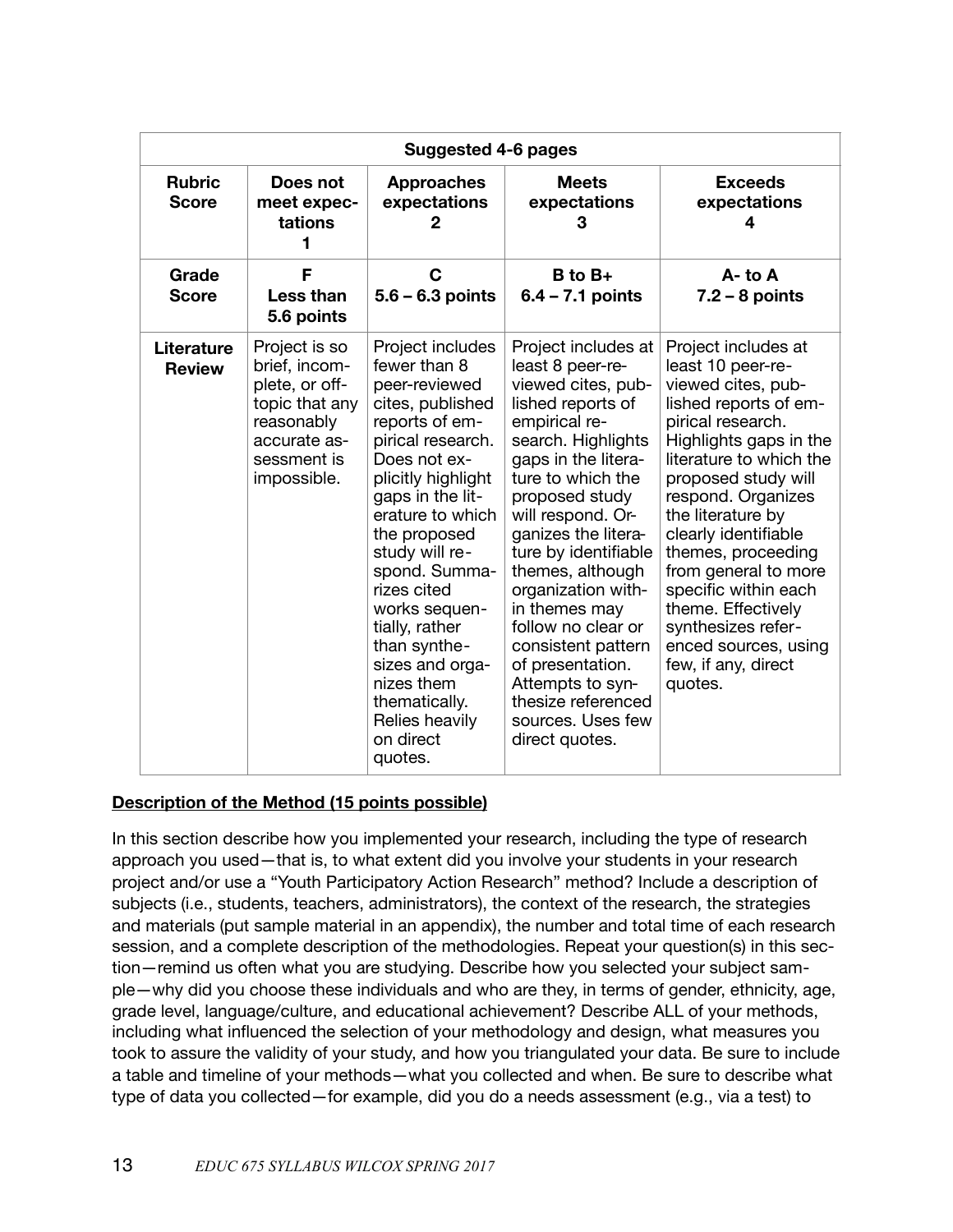address student achievement, and then design and implement a new instructional strategy? Or did you observe a group of students to see how they behaved in a particular context, and then interview them to ascertain their reasons? Did you do a series of in-depth interviews with students or teachers? How do the data relate to your research question? How do they relate to your masters curriculum? Finally, describe how you planned to make sense of—analyze—your data in light of your research question(s). Will you use a case study approach to making sense of your data—making sense of your research through the lens of 3-5 students? Be sure to include a table detailing how your research questions align with your data sources, with a focus on triangulation (i.e., at least three data sources for each research question). Provide rich descriptions of HOW you reviewed your data, the themes that became apparent in your reviews, and your ultimate findings. Consider the following questions as you draft your literature review:

- 1) Have you described your research context, including your community, school, and classroom contexts?
- 2) Have you included demographic information of participants?
- 3) Did you include a reflection of the problem (e.g., behaviors observations, possible causes)?
- 4) Have you explained the reasons for your pedagogies based on your observations of your classroom and the literature reviewed?
- 5) Have you described in detail what data you collected, how you collected it, and when you collected it, including data generated from your pedagogies and strategies?
- 6) Are your data from multiple sources?
- 7) Did you include a description of the pedagogical strategies you enacted?
- 8) Did you explain how you analyzed your data?
- 9) Have you included and explained the role of your peers in your data interpretations and validation?
- 10) Did you explore using visuals and technologies for analyzing and displaying your findings in a coherent manner?
- 11) Did you include a research timeline and triangulation matrix?
- 12) Did you detail your research method—the extent to which you involved your students in your project and/or used a "Youth Participatory Action Research" approach?
- 13) Did you provide a transition into your findings section?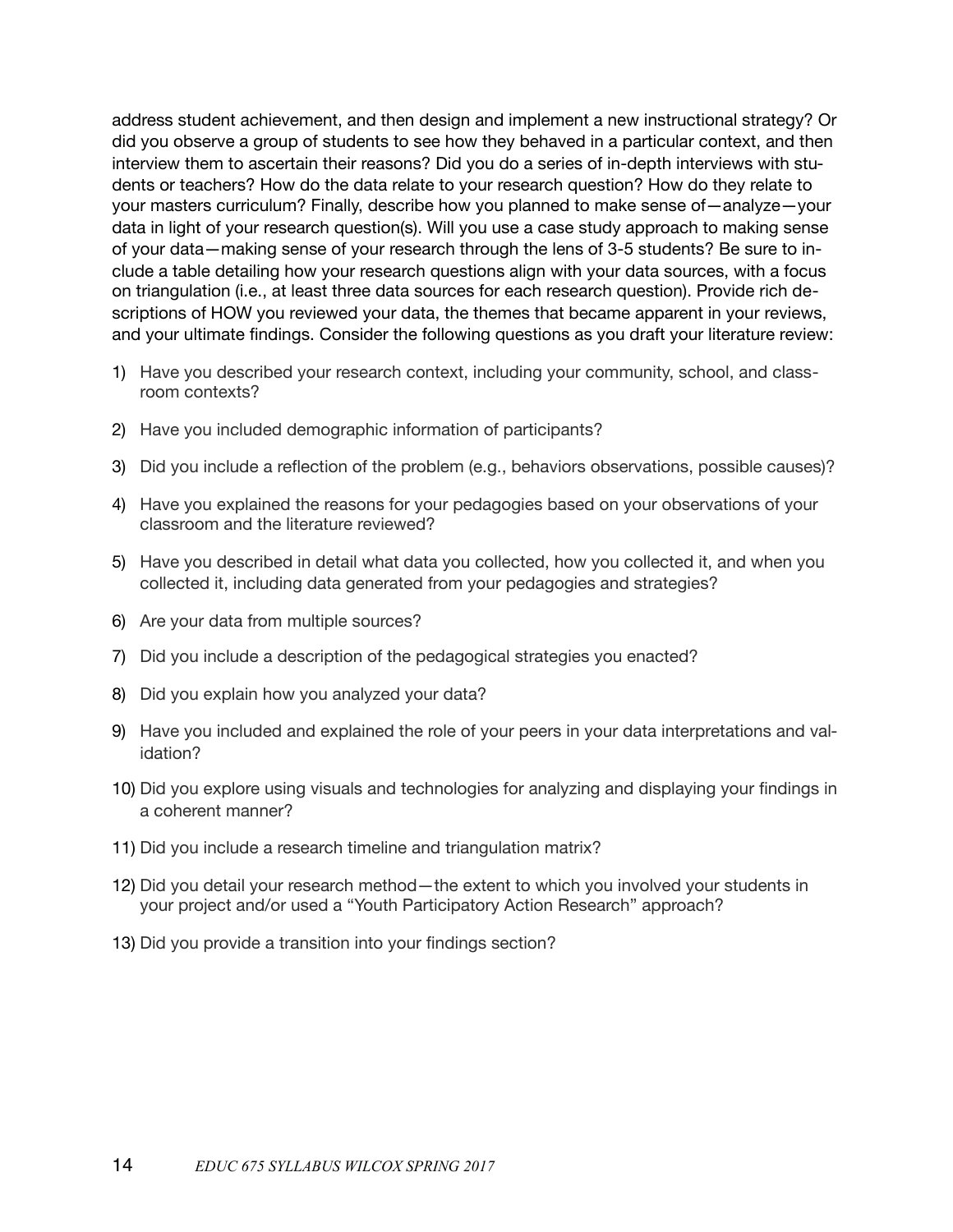|                                           | Suggested 4-6 pages                                                                                                              |                                                                                                                                                                                                                                                                                                                                                                                     |                                                                                                                                                                                                                                                                                                                          |                                                                                                                                                                                                                                                                                                                                                                                              |  |
|-------------------------------------------|----------------------------------------------------------------------------------------------------------------------------------|-------------------------------------------------------------------------------------------------------------------------------------------------------------------------------------------------------------------------------------------------------------------------------------------------------------------------------------------------------------------------------------|--------------------------------------------------------------------------------------------------------------------------------------------------------------------------------------------------------------------------------------------------------------------------------------------------------------------------|----------------------------------------------------------------------------------------------------------------------------------------------------------------------------------------------------------------------------------------------------------------------------------------------------------------------------------------------------------------------------------------------|--|
| <b>Rubric</b><br><b>Score</b>             | Does not meet<br>expectations                                                                                                    | <b>Approaches</b><br>expectations<br>2                                                                                                                                                                                                                                                                                                                                              | <b>Meets</b><br>expectations<br>З                                                                                                                                                                                                                                                                                        | <b>Exceeds</b><br>expectations                                                                                                                                                                                                                                                                                                                                                               |  |
| Grade<br><b>Score</b>                     | Less than $10.5$ points                                                                                                          | С<br>10.5 - 11.9 points                                                                                                                                                                                                                                                                                                                                                             | $B$ to $B+$<br>$12 - 13.4$ points                                                                                                                                                                                                                                                                                        | $A - to A$<br>$13.5 - 15$ points                                                                                                                                                                                                                                                                                                                                                             |  |
| De-<br>scrip-<br>tion of<br>the<br>Method | Project is so<br>brief, incom-<br>plete, or off-<br>topic that any<br>reasonably ac-<br>curate as-<br>sessment is<br>impossible. | Project includes ex-<br>planation of the<br>study design, proce-<br>dures followed, sam-<br>pling methods, and<br>analytical tools (in-<br>cluding any statisti-<br>cal tests), given the<br>stated purpose of the<br>study; explanations,<br>however, are not fully<br>developed. Mentions<br>ethical issues raised<br>by the study but ad-<br>dresses them only<br>superficially. | Project includes<br>explanation of the<br>study design,<br>procedures fol-<br>lowed, sampling<br>methods, and an-<br>alytical tools (in-<br>cluding any statis-<br>tical tests), given<br>the stated pur-<br>pose of the study.<br>Discusses ethical<br>issues raised by<br>the study and<br>how they were<br>addressed. | Project includes ex-<br>planation and justifi-<br>cation of the appro-<br>priateness of the<br>study design, proce-<br>dures followed, sam-<br>pling methods, data<br>collection and analyti-<br>cal tools (including<br>any statistical tests),<br>given the stated pur-<br>pose of the study.<br>Discusses ethical is-<br>sues raised by study<br>and explains how they<br>were addressed. |  |

**Results and Findings (15 points possible)** In this section, indicate what you discovered or found as a result of your data gathering. Focus on results that are related to your research concern and answer your research questions or shed light on your research hypotheses. Introduce your findings before you begin to describe them, and remind us of your research question(s) again. Organize this section in a way that makes sense for your data/findings—by student, by theme, by data source, etc. Use illustrative examples from your data to SHOW us your findings. Use tables to summarize and SHOW us what you've learned. Focus on what's truly interesting in your findings, even if you have limited data to support this. Feel free to use mini case studies to illustrate your findings, considering your research outcomes through the lens of the experiences of a few students. Be sure to report on student achievement, efficacy, and engagement. Remember that the goal is to share what you learned about your teaching for yourself first; our goal is not NEC-ESSARILY to extract findings that will be generalizable across EVERY teaching setting. Interpret your data in as much detail as possible, describing whether or not—or how—your findings corroborated your expectations. Were there any surprises in your findings? Can you think of alternative explanations for your findings? *Note that you are primarily reporting on data patterns in this section—you will primarily make sense of these results in your discussion*  **section.** Consider the following questions as you draft your results/findings:

- 1) Did you restate your research question and what was found through your research?
- 2) Are the findings thoroughly and adequately presented?
- 3) Is there convincing evidence to support your themes?
- 4) Is there connection and coherence among the separate themes?
- 5) Did you explain your findings to peers and colleagues to gain their perspectives on your interpretations?
- 6) Did you provide a transition into your discussion section?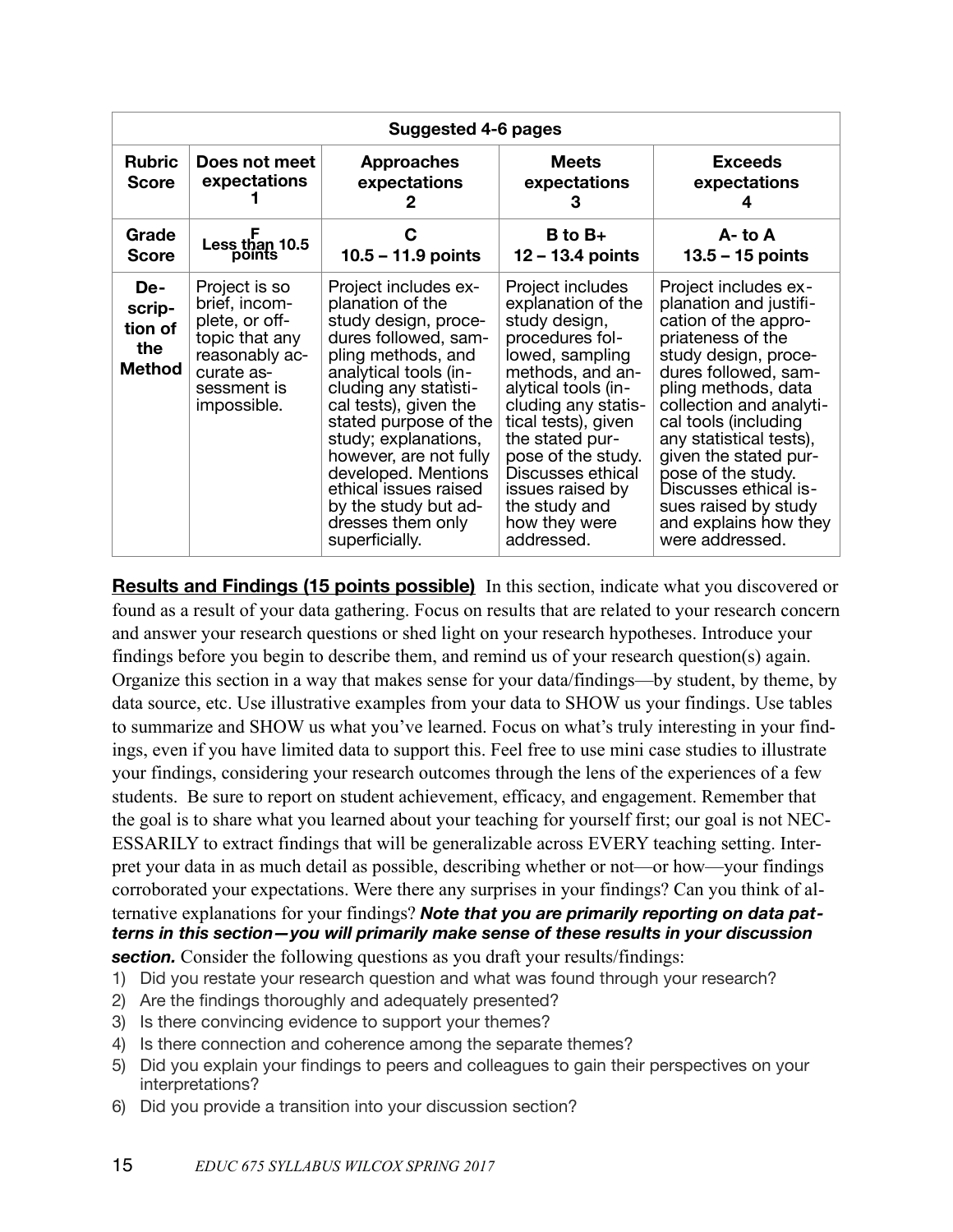|                                       |                                                                                                                                | Suggested 8-12 pages                                                                                                                                                                                                                                                                                                                                                                            |                                                                                                                                                                                                                                                                                                                                                                                                                                         |                                                                                                                                                                                                                                                                                                                                               |
|---------------------------------------|--------------------------------------------------------------------------------------------------------------------------------|-------------------------------------------------------------------------------------------------------------------------------------------------------------------------------------------------------------------------------------------------------------------------------------------------------------------------------------------------------------------------------------------------|-----------------------------------------------------------------------------------------------------------------------------------------------------------------------------------------------------------------------------------------------------------------------------------------------------------------------------------------------------------------------------------------------------------------------------------------|-----------------------------------------------------------------------------------------------------------------------------------------------------------------------------------------------------------------------------------------------------------------------------------------------------------------------------------------------|
| <b>Rubric</b><br><b>Score</b>         | Does not<br>meet expec-<br>tations                                                                                             | <b>Approaches</b><br>expectations<br>2                                                                                                                                                                                                                                                                                                                                                          | <b>Meets</b><br>expectations<br>3                                                                                                                                                                                                                                                                                                                                                                                                       | <b>Exceeds</b><br>expectations<br>4                                                                                                                                                                                                                                                                                                           |
| Grade<br><b>Score</b>                 | F<br>Less than<br>10.5 points                                                                                                  | C<br>10.5-11.9 points                                                                                                                                                                                                                                                                                                                                                                           | $B$ to $B+$<br>12-13.4 points                                                                                                                                                                                                                                                                                                                                                                                                           | $A - t_0 A$<br>13.5-15 points                                                                                                                                                                                                                                                                                                                 |
| <b>Results and</b><br><b>Findings</b> | Project is so<br>brief, incom-<br>plete, or off-<br>topic that any<br>reasonably<br>accurate as-<br>sessment is<br>impossible. | Project includes<br>reporting and in-<br>terpretation of<br>narrative and nu-<br>merical data with<br>little apparent<br>concern for accu-<br>racy and objec-<br>tively. Analytical<br>tools are inappro-<br>priate to the<br>methodology.<br>Provides, at best,<br>tenuous links be-<br>tween study out-<br>comes, hypothe-<br>ses (if stated),<br>and the original<br>research ques-<br>tion. | Project includes re-<br>porting and inter-<br>pretation of narra-<br>tive and numerical<br>data accurately, ob-<br>jectively, and con-<br>cisely. For the most<br>part, analytical tools<br>are appropriate to<br>the methodology.<br>Does not highlight<br>explicit links be-<br>tween study out-<br>comes, hypotheses<br>(if stated), and the<br>original research<br>question; however,<br>such links may logi-<br>cally be implied. | Project includes re-<br>porting and interpre-<br>tation of narrative<br>and numerical data<br>accurately, objec-<br>tively, and concisely<br>using analytical tools<br>appropriate to the<br>methodology. High-<br>lights explicit links<br>between study out-<br>comes, hypotheses<br>(if stated), and the<br>original research<br>question. |

### **Discussion, Reflection, Implications, Recommendations, Impact Presentation, and Action Plan (10 points possible)**

In this section reflect on the findings of your data collection and discuss what they might mean to you as a teacher and teacher researcher. What did you learn from the study? How did it relate to your masters curriculum? How will it influence your teaching—that is, based on the results and themes that emerged from the study, what changes will you make in your teaching? How will you share these findings with others—specifically, how did you share your project and its results via your "Impact Presentation"? What are the implications for future research? Speculate on what it would mean if your data pointed in one direction versus another. Again, focus on what's truly interesting in your data/findings, even if you have limited information to support this. Make some bold recommendations for how we might serve students better. Be sure to describe what all of this information—the teacher research process, your data, your findings mean to you as a professional and a person**.** Describe how you might share the findings of your paper—with your principal, your grade level team, other teachers who are working with these students, use it in a workshop, claim it as an area of expertise on your resume, etc. Be sure to describe potential implications of your study and its findings for other teachers, for teacher education, and for education policymakers. Consider the following questions as you draft your discussion, reflection, implications, recommendations, and action plan:

- 1) Have you adequately explained the implications of your study for your students' learning?
- 2) Have you adequately explained the implications of your study for your professional devel- opment?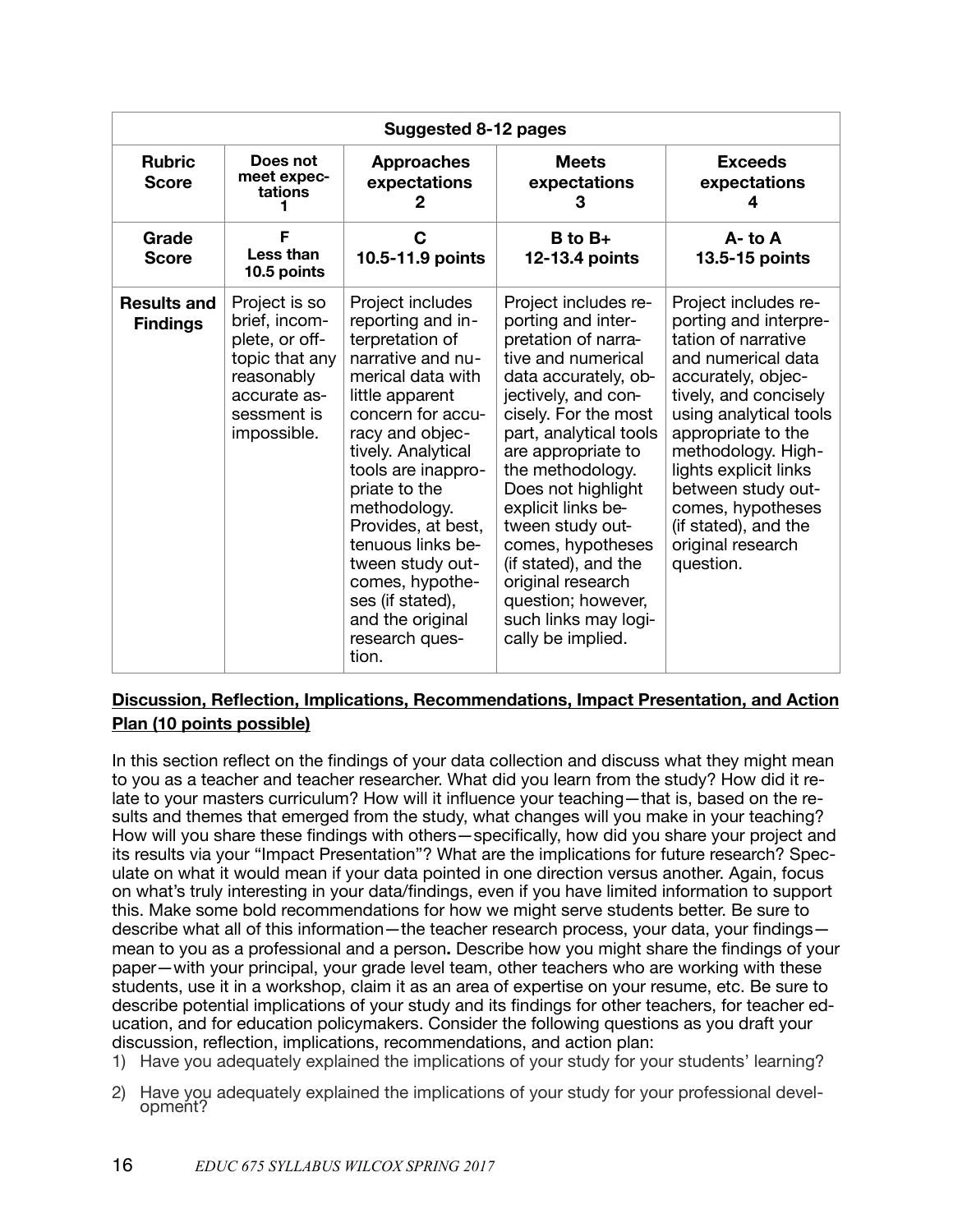- 3) Have you adequately explained the implications of your study for your teaching and refram- ing of your practice?
- 4) Have you adequately explained the implications of your study for the education field?
- 5) Have you adequately explained the relevance of your study for national and state education standárds?
- 6) Have you discussed any limitations?
- 7) Have you identified areas for future research possibilities?

|                                                                                                       | Suggested 4-6 pages                                                                                                             |                                                                                                                                                                                                                                                                                                                                                                                                                                                                                                                                                |                                                                                                                                                                                                                                                                                                                                                                                                                                                                           |                                                                                                                                                                                                                                                                                                                                                                                                                                                                                                                                |
|-------------------------------------------------------------------------------------------------------|---------------------------------------------------------------------------------------------------------------------------------|------------------------------------------------------------------------------------------------------------------------------------------------------------------------------------------------------------------------------------------------------------------------------------------------------------------------------------------------------------------------------------------------------------------------------------------------------------------------------------------------------------------------------------------------|---------------------------------------------------------------------------------------------------------------------------------------------------------------------------------------------------------------------------------------------------------------------------------------------------------------------------------------------------------------------------------------------------------------------------------------------------------------------------|--------------------------------------------------------------------------------------------------------------------------------------------------------------------------------------------------------------------------------------------------------------------------------------------------------------------------------------------------------------------------------------------------------------------------------------------------------------------------------------------------------------------------------|
| <b>Rubric</b><br><b>Score</b>                                                                         | Does not meet<br>expectations<br>1                                                                                              | <b>Approaches</b><br>expectations<br>2                                                                                                                                                                                                                                                                                                                                                                                                                                                                                                         | <b>Meets</b><br>expectations<br>3                                                                                                                                                                                                                                                                                                                                                                                                                                         | <b>Exceeds</b><br>expectations<br>4                                                                                                                                                                                                                                                                                                                                                                                                                                                                                            |
| Grade<br><b>Score</b>                                                                                 | F<br>Less than 7<br>points                                                                                                      | $\mathbf C$<br>$7 - 7.9$ points                                                                                                                                                                                                                                                                                                                                                                                                                                                                                                                | $B$ to $B+$<br>$8.0 - 8.9$ points                                                                                                                                                                                                                                                                                                                                                                                                                                         | $A - to A$<br>$9 - 10$ points                                                                                                                                                                                                                                                                                                                                                                                                                                                                                                  |
| Discussion,<br>Reflection,<br>Implica-<br>tions, Rec-<br>ommenda-<br>tions, and<br><b>Action Plan</b> | Project is so<br>brief, incom-<br>plete, or off<br>topic that any<br>reasonably ac-<br>curate as-<br>sessment is<br>impossible. | Project address-<br>es practical im-<br>plications of<br>study findings<br>including how<br>they will be<br>shared with oth-<br>ers. Attempts to<br>discuss threats<br>to validity, but<br>does so superfi-<br>cially and/or fails<br>to offer anti-<br>dotes. Does not<br>consistently<br>support asser-<br>tions or interpre-<br>tations using<br>sound argu-<br>ments consistent<br>with study find-<br>ings. Does not<br>describe rec-<br>ommendations<br>for future re-<br>search, or how<br>results will be<br>applied in prac-<br>tice. | Project address-<br>es theoretical/<br>practical implica-<br>tions of study<br>findings includ-<br>ing how they will<br>be shared with<br>others. High-<br>lights threats to<br>validity, reporting<br>on how they<br>were addressed.<br>Supports asser-<br>tions/interpreta-<br>tions using<br>sound argu-<br>ments consistent<br>with study find-<br>ings. Does not<br>describe rec-<br>ommendations<br>for future re-<br>search, or how<br>results will be<br>applied. | Project includes eval-<br>uation of the study's<br>strengths and weak-<br>nesses. Addresses<br>theoretical/practical<br>implications of study<br>findings including how<br>they will be shared<br>with others. Highlights<br>threats to validity, re-<br>porting on how they<br>were addressed. Sup-<br>ports assertions/inter-<br>pretations using sound<br>arguments consistent<br>with study findings.<br>Describes recommen-<br>dations for future re-<br>search, and how re-<br>sults will be applied in<br>the practice. |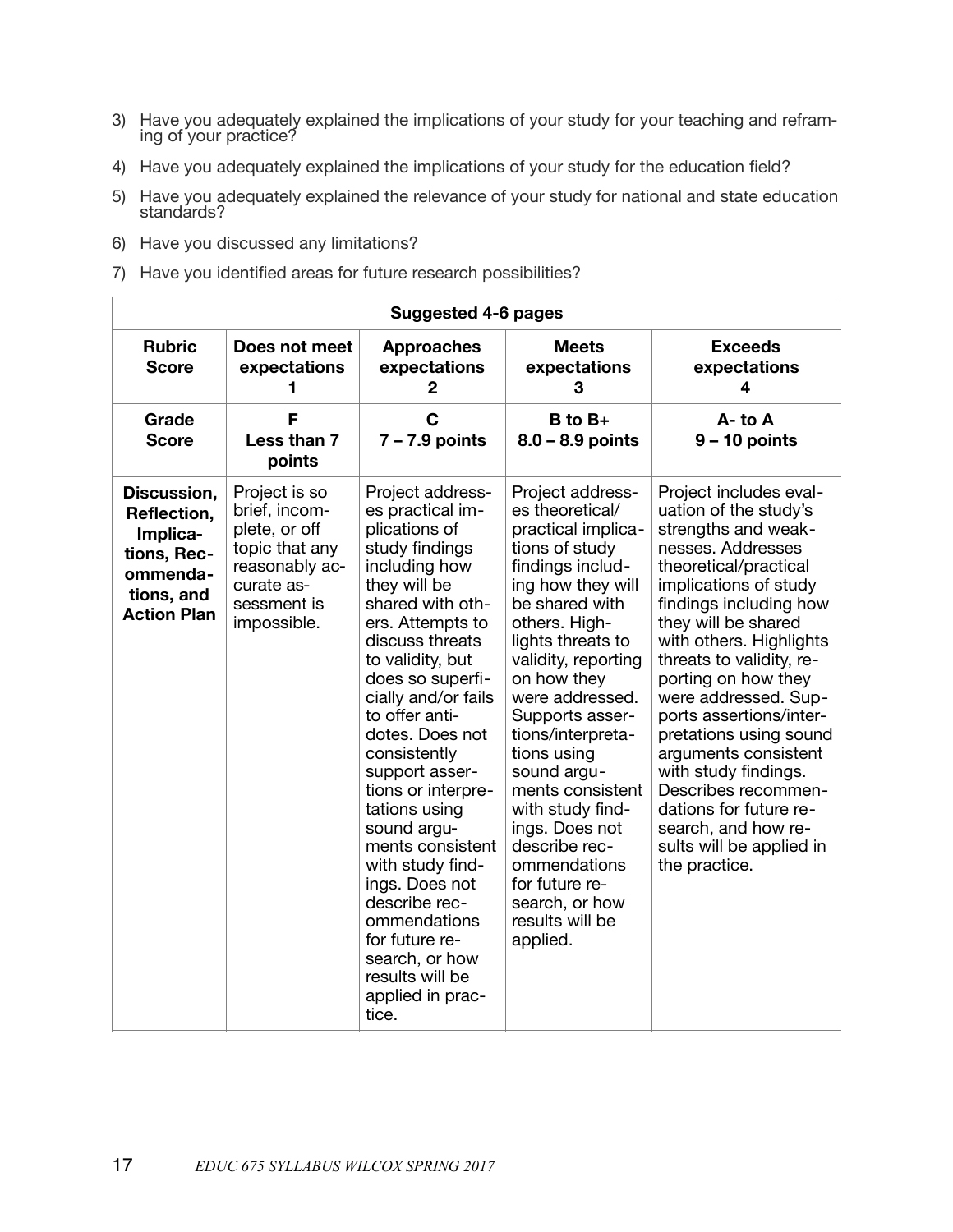**References, Appendices, Writing Styles, Mechanics, and General Notes (5 points possible)** Include a complete list of references in APA format. Append all appropriate materials, including, if relevant, any questionnaires, inventories, assessments, sample student work, etc. Include at least one example of each tool you use—it's ideal to include one blank version and one version completed by one of your research subjects. In addition, follow these general guidelines:

- The model for your study report is not a master's thesis nor traditional class research paper, but rather paper that focuses more on practicalizing theory for your teaching practice.
- You may find it helpful to select a journal whose research emphasis and readership match your research topic and follow its manuscript submission criteria.
- It is expected that the entire project will be described in a minimum 25-30 page paper
- Write in the past tense as much as it makes sense to do so
- Your paper must be anonymous; do not include names of your school district/division, school, teachers, or students
- Be sure to make a personal and professional connection to your topic and project
- Citations are not necessary in the introduction
- Feel free to revise your questions based on data, to make these questions more focused

Consider the following questions as you draft your references and appendices and consider the overall writing quality of your paper:

- 1) Did you follow the APA style for the report for a running head, page numbering, references, citations, and the appendix?
- 2) Does the report include a title page with project title, author's name, and author's professional affiliation?
- 3) Are references current and from different sources?
- 4) Are all references cited in the research report included in the references? Have you provided a complete reference list of all print and non-print (Internet) references?
- 5) Is the report coherent, concise, and well structured with a clear purpose?
- 6) Is the report grammatically correct with proper usage of language?
- 7) Does the report have your distinctive focus and voice? Have you used professional language (i.e., no jargon)? Have you written in an accessible style and presentation?

| <b>Rubric</b><br><b>Score</b> | Does not<br>meet expec-<br>tations | <b>Approaches</b><br>expectations | <b>Meets</b><br>expectations | <b>Exceeds</b><br>expectations |
|-------------------------------|------------------------------------|-----------------------------------|------------------------------|--------------------------------|
| Grade                         | Less than 3                        | $3 - 3.9$ points                  | $B$ to $B+$                  | $A - t_0 A +$                  |
| <b>Score</b>                  | points                             |                                   | $4 - 4.4$ points             | $4.5 - 5$ points               |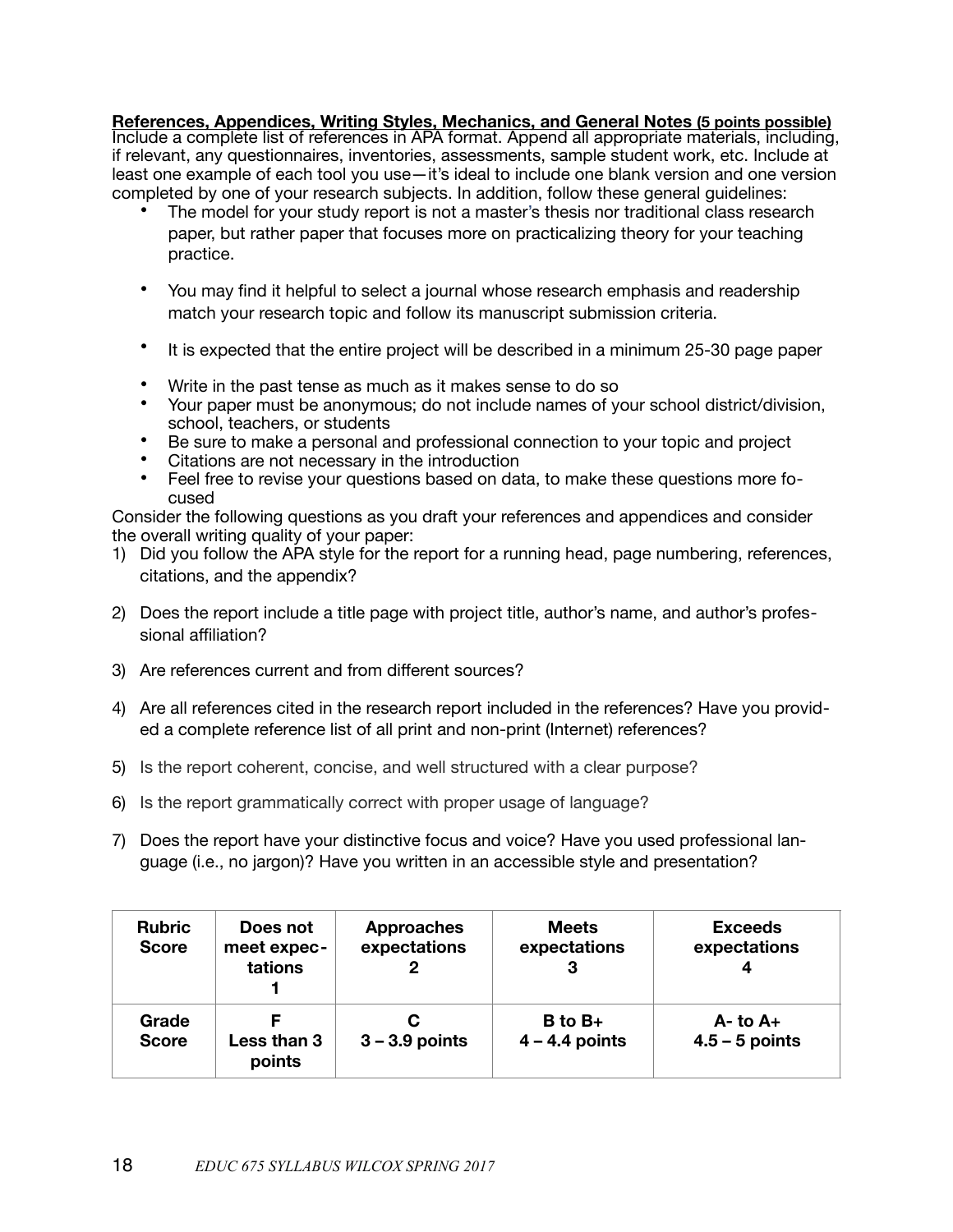| Refer-<br>ences,<br>Appen-<br>dices,<br>Writing<br>Styles,<br>Mechan-<br>ics, and<br>General<br><b>Notes</b> | Paper is so<br>brief, incom-<br>plete, or off-<br>topic that any<br>reasonably<br>accurate as-<br>sessment is<br>impossible. | Paper falls short<br>of accepted stan-<br>dards for master's<br>level composition.<br>Drafting errors and<br>error patterns are<br>widespread.<br>Voice, verb tense,<br>and writing style<br>vary from section<br>to section. Techni-<br>cal terms are used<br>incorrectly and/or<br>imprecisely, re-<br>flecting only a<br>rudimentary un-<br>derstanding of the<br>underlying con-<br>cepts. Text is for-<br>mulaic, relying<br>heavily on para-<br>phrases and "bor-<br>rowed" materials<br>not formally cited.<br>Transitions are<br>weak, contributing | Paper is well writ-<br>ten with few no-<br>table drafting er-<br>rors. Voice, verb<br>tense, and writing<br>style are generally<br>consistent with few<br>exceptions that do<br>not substantially<br>diminish readabili-<br>ty. Most technical<br>terms are used<br>correctly, reflecting<br>adequate under-<br>standing of the<br>underlying con-<br>cepts. Text is origi-<br>nal, but opinions<br>and propositions<br>are not consistent-<br>ly supported by<br>logic and refer-<br>ences to published<br>research. Transi-<br>tions do not con-<br>nect sections | Paper is well written<br>with no notable draft-<br>ing errors. Voice, verb<br>tense, and writing<br>style are consistent<br>throughout. Technical<br>terms are used pre-<br>cisely and accurately,<br>reflecting a firm un-<br>derstanding of under-<br>lying concepts. Text is<br>original; opinions and<br>propositions are sup-<br>ported by strong logic<br>and formal references<br>to published research.<br>Sections are linked<br>with unifying transi-<br>tions, giving the report<br>a clear sense of direc-<br>tion. Paper adheres to<br>formatting specifica-<br>tions provided in<br>course text and mate-<br>rials. Citations/refer-<br>ences page follow |
|--------------------------------------------------------------------------------------------------------------|------------------------------------------------------------------------------------------------------------------------------|-------------------------------------------------------------------------------------------------------------------------------------------------------------------------------------------------------------------------------------------------------------------------------------------------------------------------------------------------------------------------------------------------------------------------------------------------------------------------------------------------------------------------------------------------------------|---------------------------------------------------------------------------------------------------------------------------------------------------------------------------------------------------------------------------------------------------------------------------------------------------------------------------------------------------------------------------------------------------------------------------------------------------------------------------------------------------------------------------------------------------------------------|-------------------------------------------------------------------------------------------------------------------------------------------------------------------------------------------------------------------------------------------------------------------------------------------------------------------------------------------------------------------------------------------------------------------------------------------------------------------------------------------------------------------------------------------------------------------------------------------------------------------------------------------------------------------------|
|                                                                                                              |                                                                                                                              | to an apparent<br>lack of direction.<br>Paper does not<br>adhere to format-<br>ting specifications<br>provided in course<br>text and materials.<br>Citations and ref-<br>erences page do<br>not follow APA<br>style.                                                                                                                                                                                                                                                                                                                                        | seamlessly but do<br>not substantially<br>diminish readabili-<br>ty. Paper does ad-<br>here to formatting<br>specifications pro-<br>vided in course<br>text and materials.<br>Citations/refer-<br>ences page do not<br>follow APA style.                                                                                                                                                                                                                                                                                                                            | APA style.                                                                                                                                                                                                                                                                                                                                                                                                                                                                                                                                                                                                                                                              |

#### **Grading Scale for Research Project**

60 points. Substantially meets the project and report requirements. All criteria are addressed fully 56-59 points. Meets the project and report requirements. Criteria adequately addressed 55-53 points. Meets some, but not all, of the project and report requirements. Weaknesses in addressing some of the criteria

53 points and below. Does not meet the project and report requirements. Weaknesses in addressing the majority of the criteria

*Please note that B- is not a passing grade.*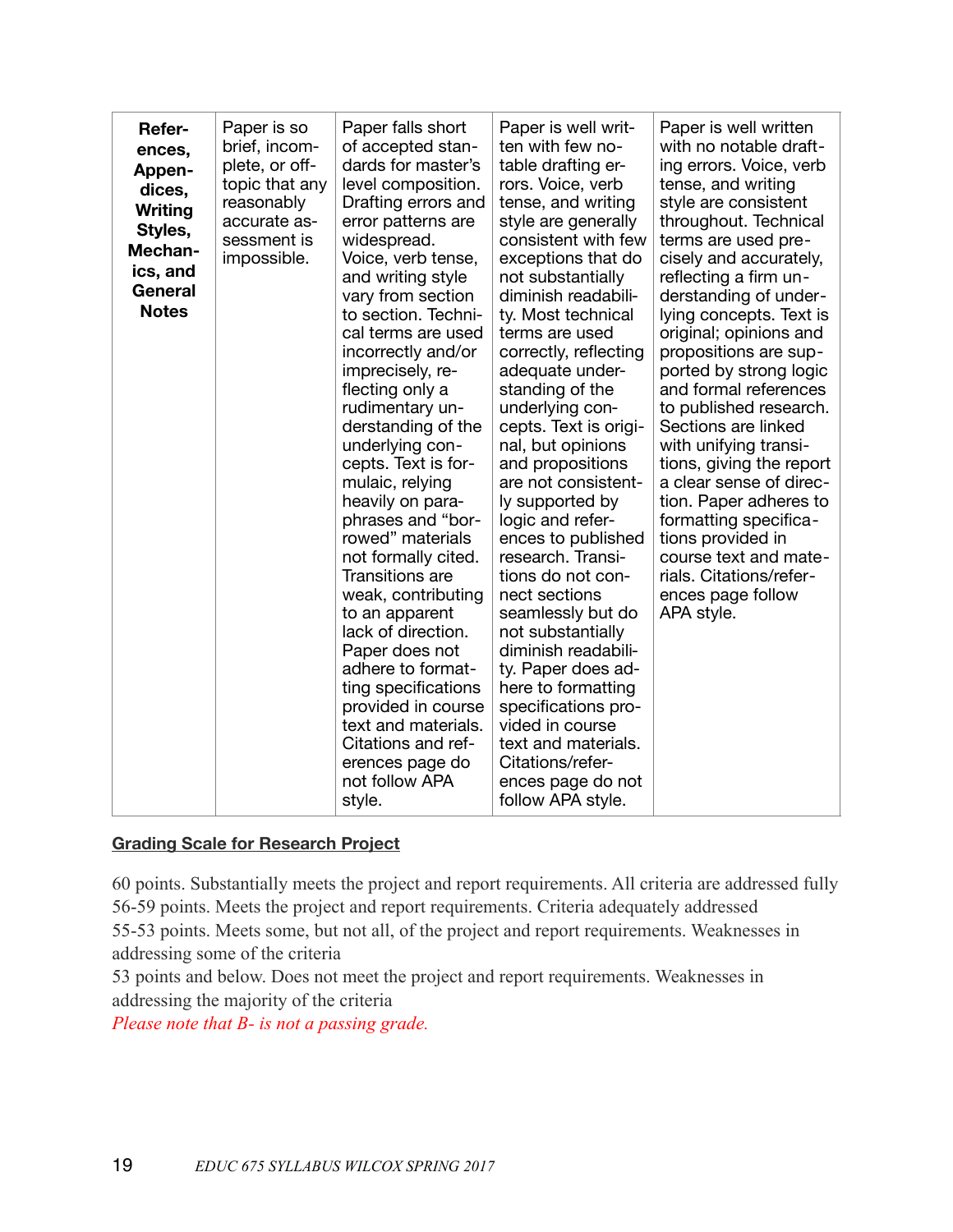#### **Teacher Research Impact Collaborative Project & Presentation**

The M.Ed. Program exit requirement is a teacher research impact presentation which is completed during your capstone course, EDUC 675. *The Teacher Research Impact Presentation is an ungraded requirement for* EDUC 675, however, students are required to successfully complete a Teacher Research Impact Presentation in order to exit and graduate from the Secondary Education program. Your grade for EDUC 675 will be posted only upon successful completion of the Teacher Research Impact Presentation.

Working in a your theme-based critical friend team organized by broad areas of research interests, you will identify one authentic, alternative, contemporary media-based method through which you will share the impact of your teacher research. While you will make a brief presentation of your individual research findings in class, the mission of this assignment is for your collaborative to design and enact a presentation which brings together your papers and its impact of/for student learning and your professional development as a teacher (e.g., as differentiation, management, classroom environments, student engagement.) You might highlight the very importance of teacher research or summarize the findings of your group members' efforts around a common theme or topic. Examples will be offered.

After your presentation, you are also encouraged to display and present these findings in an alternative setting and through creative means, with your primary goal being engaging in an exercise in demonstrating the significance of your teacher research to the broader world. You may potentially share your project with the Secondary Program Faculty and members of the larger college or educational community.

#### **TK20 PERFORMANCE-BASED ASSESSMENT SUBMISSION REQUIREMENT**

Every student registered for any [EDUC] course with a required performance-based assessment is required to submit this assessment, [Teacher Research Project] to Tk20 through Blackboard (regardless of whether the student is taking the course as an elective, a onetime course or as part of an undergraduate minor). Evaluation of the performance-based assessment by the course instructor will also be completed in Tk20 through Blackboard. Failure to submit the assessment to Tk20 (through Blackboard) will result in the course instructor reporting the course grade as Incomplete (IN). Unless the IN grade is changed upon completion of the required Tk20 submission, the IN will convert to an F nine weeks into the following semester."

### **GMU POLICIES AND RESOURCES FOR STUDENTS**

- a. Students must adhere to the guidelines of the George Mason University Honor Code (See **<http://oai.gmu.edu/the-mason-honor-code/>**).
- b. Students must follow the university policy for Responsible Use of Computing (See **<http://universitypolicy.gmu.edu/policies/responsible-use-of-computing/>**).
- c. Students are responsible for the content of university communications sent to their George Mason University email account and are required to activate their account and check it regularly. All communication from the university, college, school, and pro-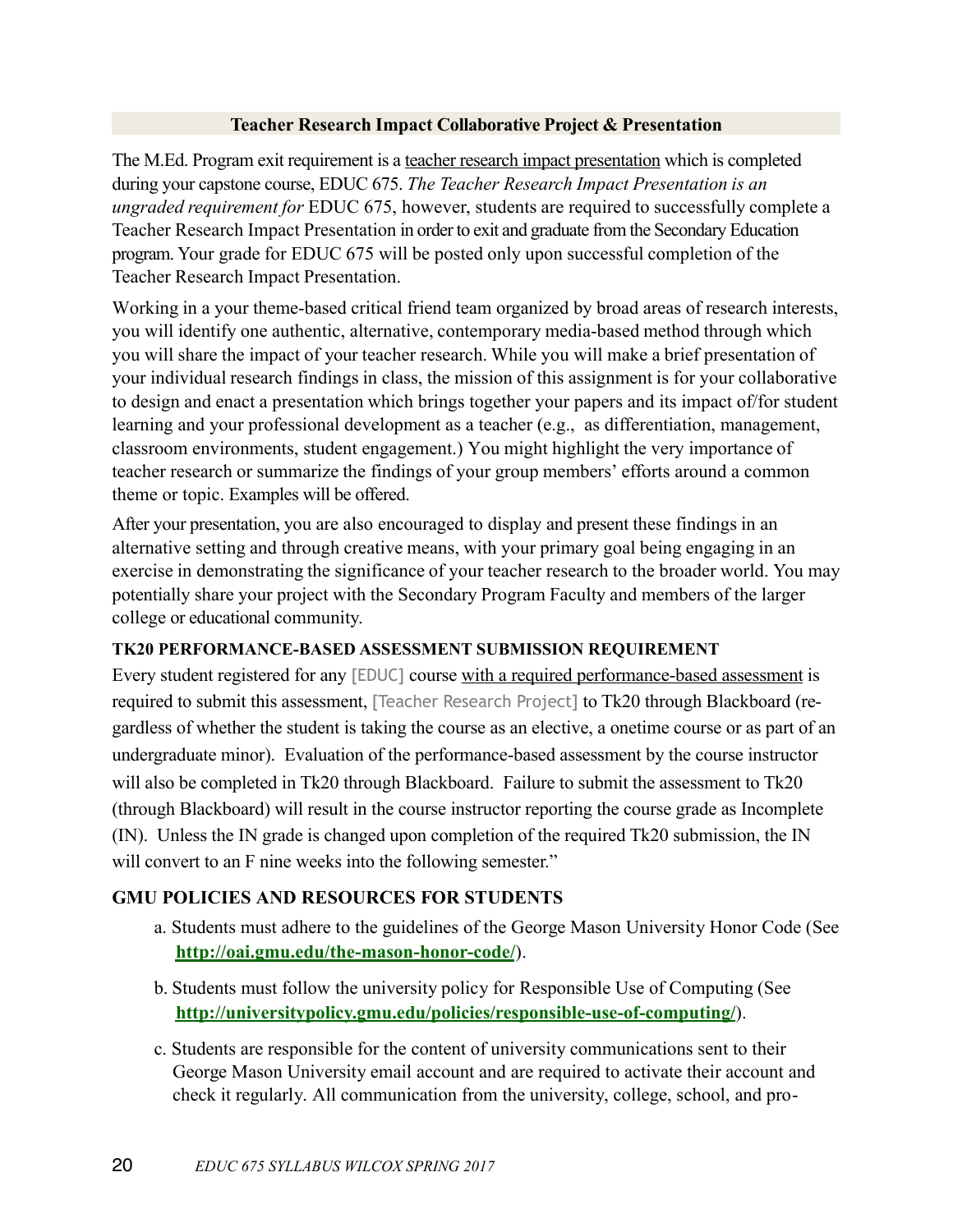gram will be sent to students solely through their Mason email account.

- d. The George Mason University Counseling and Psychological Services (CAPS) staff consists of professional counseling and clinical psychologists, social workers, and counselors who offer a wide range of services (e.g., individual and group counseling, workshops and outreach programs) to enhance students' personal experience and academic performance (See **<http://caps.gmu.edu/>**).
- e. Students with disabilities who seek accommodations in a course must be registered with George Mason University Disability Services and inform their instructor, in writing, as soon as possible. Approved accommodations will begin at the time the written letter from Disability Services is received by the instructor (See **[http://](http://ods.gmu.edu/) [ods.gmu.edu/](http://ods.gmu.edu/)**).
- f. Students must follow the university policy stating that all sound emitting devices shall be turned off during class unless otherwise authorized by the instructor.
- g. The George Mason University Writing Center staff provides a variety of resources and services (e.g., tutoring, workshops, writing guides, handbooks) intended to support students as they work to construct and share knowledge through writing (See **<http://writingcenter.gmu.edu/>**).

#### **PROFESSIONAL DISPOSITIONS**

Students are expected to exhibit professional behaviors and dispositions at all times.

Students are expected to exhibit professional behaviors and dispositions at all times. [http://cehd.gmu.edu/](http://cehd.gmu.edu/assets/docs/forms/secondary_ed/sec_ed_handbook.pdf) [assets/docs/forms/secondary\\_ed/sec\\_ed\\_handbook.pdf](http://cehd.gmu.edu/assets/docs/forms/secondary_ed/sec_ed_handbook.pdf) The Graduate School of Education (GSE) expects that all students abide by the following: Students are expected to exhibit professional behavior and dispositions. *Commitment to the profession* Promoting exemplary practice Excellence in teaching and learning Advancing the profession Engagement in partnerships *Commitment to honoring professional ethical standards* Fairness Honesty Integrity Trustworthiness Confidentiality Respect for colleagues and students *Commitment to key elements of professional practice* Belief that all individuals have the potential for growth and learning Persistence in helping individuals succeed High standards Safe and supportive learning environments Systematic planning Intrinsic motivation Reciprocal, active learning Continuous, integrated assessment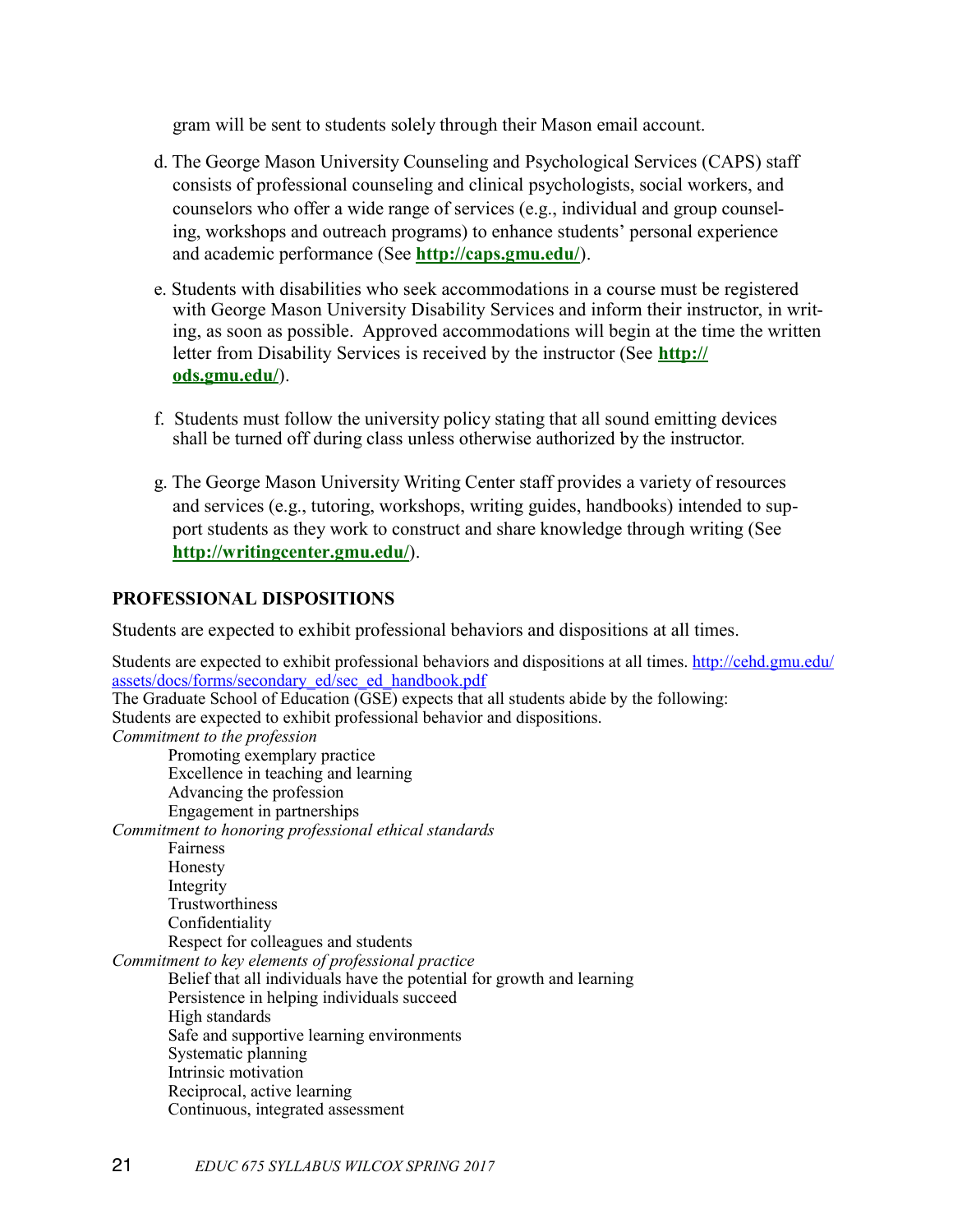Critical thinking Thoughtful, responsive listening Active, supportive interactions Technology-supported learning Research-based practice Respect for diverse talents, abilities, and perspectives Authentic and relevant learning *Commitment to being a member of a learning community* Professional dialogue Self-improvement Collective improvement Reflective practice Responsibility Flexibility Collaboration Continuous, lifelong learning *Commitment to democratic values and social justice* Understanding systemic issues that prevent full participation Awareness of practices that sustain unequal treatment or unequal voice Advocate for practices that promote equity and access Respects the opinion and dignity of others Sensitive to community and cultural norms Appreciates and integrates multiple perspectives

#### **CORE VALUES COMMITMENT**

The College of Education & Human Development is committed to collaboration, ethical leadership, innovation, research-based practice, and social justice. Students are expected to adhere to these principles: **<http://cehd.gmu.edu/values/>**.

# **For additional information on the College of Education and Human Development, Gradu-<http://gse.gmu.edu/>**.

#### **ate School of Education, please visit our website**

#### **Emergency Procedures**

You are encouraged to sign up for emergency alerts by visiting the website [https://alert.gmu.edu](https://alert.gmu.edu/). There are emergency posters in each classroom explaining what to do in the event of crises. Further information about emergency procedures exists on http://www.gmu.edu/service/cert

#### **Sustainability at GMU**

George Mason University is focusing on making our community "greener" and reducing the impact on the environment. This course will contribute to this effort in the following ways. I hope that you will create other ways to contribute to contribute to this effort.

- Handouts will be available electronically through the Blackboard platform.
- All assignments will be submitted through the Blackboard at MyMason.
- Please consider reducing waste in your teaching practice.
- Incorporate teaching sustainability in the content of your lesson plans (for example, human's role in reducing their impact on the environment.) Think about what the next generation needs to know about "greening."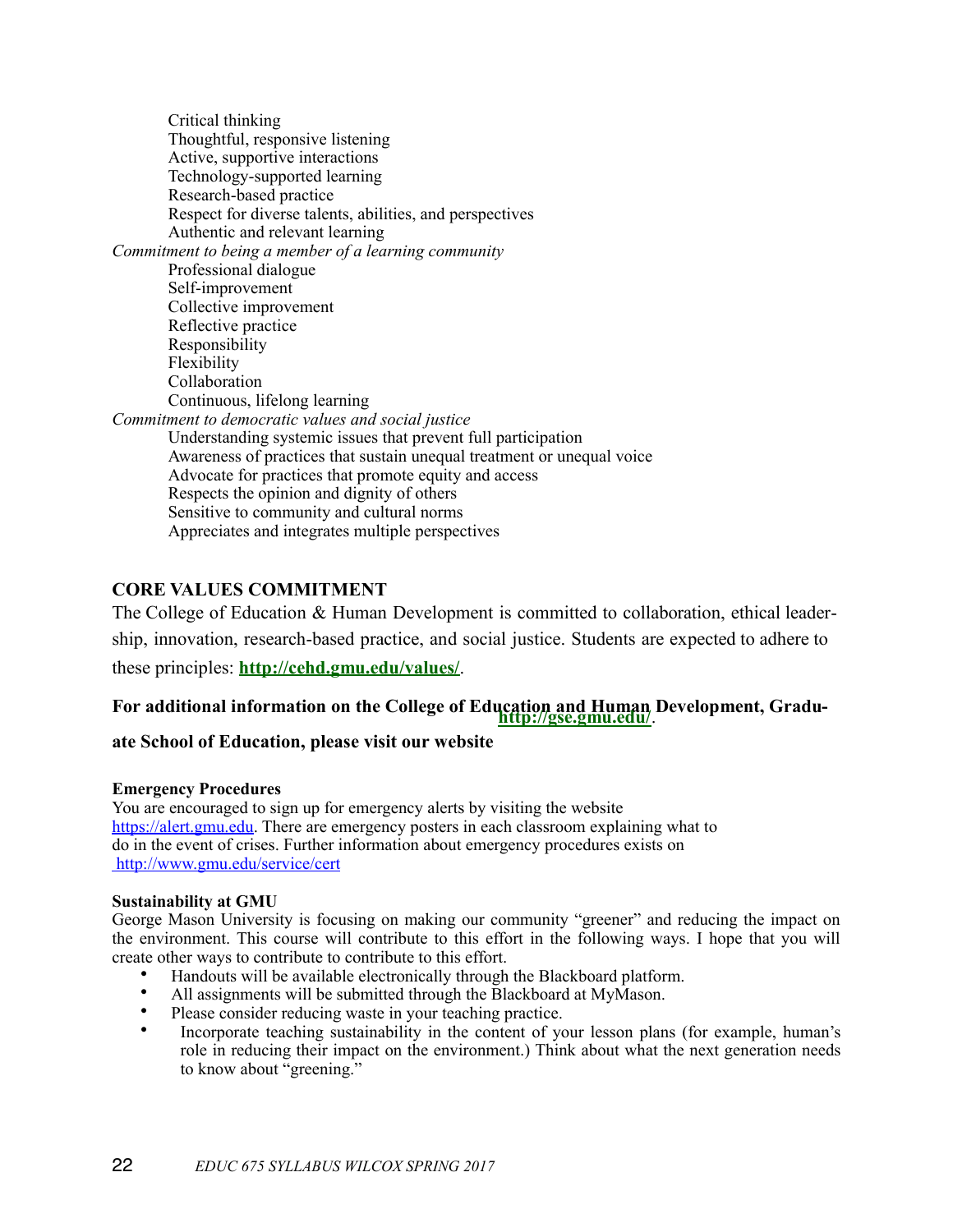#### **Week** "Online" indicates Bb participati on and field work; online classes are in grey **Topics Assignments** Post on Class Discussion thread before class where listed **Red font requires peer review on thread Readings** Chapters are in text Exemplars located in Bb folder Week #1 1/24 **On Campus** Introduction to Teacher Research: Self-Study Action Research Method Working with Critical Friends Finding/Refining your Research Question (RQ) Please upload a picture of yourself on the class discussion thread In-class activity: "I wonder activity" Use Critical Friend Inquiry (CFI): 1.1 pp. 5-6 During first week, read Preface, Chapter 1, & Appendix A Overview Teacher Research exemplars from Spring 2015 on Bb Week #2 1/31 **On Campus** Refining your RQ Drafting a Rationale and Argument Using the literature to inform your study **Discussion Thread Assignment 1:** Post Research Artifact & Memo (use pp. 105-106 text) Begin your literature review (see p. 137) Samaras & Roberts, 2011 Chapters 2 & 4 See Table 2.1 to draft your timeline GMU Teacher Research Exemplars focus on Intro/ Rationale: *K. Mayden , Fall 2014 Mautz, Fall 2014*

#### **PROPOSED CLASS SCHEDULE:**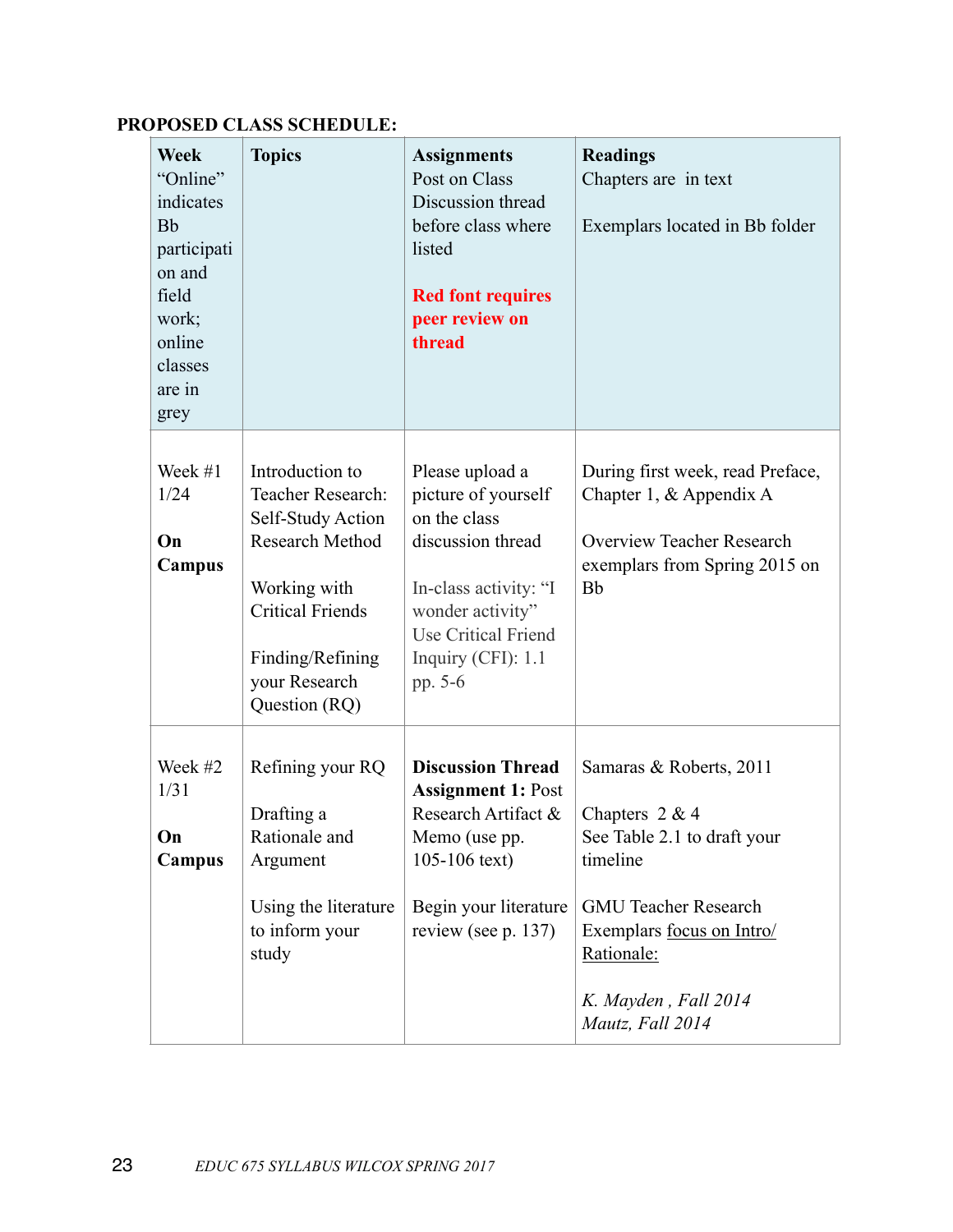| Week #3<br>2/7<br>On<br><b>Campus</b>                        | Research Design<br>Being an Ethical<br><b>Teacher Researcher</b><br>In-class<br>consultations | <b>Discussion Thread</b><br><b>Assignment 2: Post</b><br>RQ & Rationale<br>(see $p. 124$ text)                                                                                          | Hosteler, Hawley, Crowe et al.,<br>2013<br>Chapters $6 & 7$<br><b>GMU Teacher Research</b><br>Exemplar <u>focus on Design &amp;</u><br>Timeline:<br>Mautz, Fall 2014 |
|--------------------------------------------------------------|-----------------------------------------------------------------------------------------------|-----------------------------------------------------------------------------------------------------------------------------------------------------------------------------------------|----------------------------------------------------------------------------------------------------------------------------------------------------------------------|
| Week #4<br>2/14<br><b>Online</b>                             | <b>Literature Review</b>                                                                      | Post Peer Review of<br>Assignment #2: Peer<br>Rationale & RQ<br>Use electronic<br>databases for your<br>literature review                                                               | Chapter 8<br><b>GMU Teacher Research</b><br>Exemplar focus on Literature<br>Review:<br>B. Saxena, Fall 2014                                                          |
| Week #5<br>2/21<br>On<br>Campus                              | <b>Collecting Data</b><br>In-class<br>consultations                                           | <b>Discussion Thread</b><br><b>Assignment 3: Post</b><br><b>Literature Review</b>                                                                                                       | Chapter 9<br><b>GMU Teacher Research</b><br>Exemplars with focus on<br>Method:<br>J. Payden, Fall 2014 and<br>L. Walsh, Fall 2014                                    |
| Week #6<br>2/28<br><b>Online</b><br>and Field<br><b>Work</b> | Collect Data in the<br>Field                                                                  | <b>Discussion Thread</b><br><b>Assignment 4: Post</b><br>Description of<br>Method: Data Chart<br>incl Pedagogical<br>Strategies<br>See: Mautz p.13;<br>Payden pp. 10-11;<br>Walsh p. 17 | Chapter 10<br><b>GMU Teacher Research</b><br>Exemplar with focus on<br>Analysis:<br>L. Sprague, Fall 2014                                                            |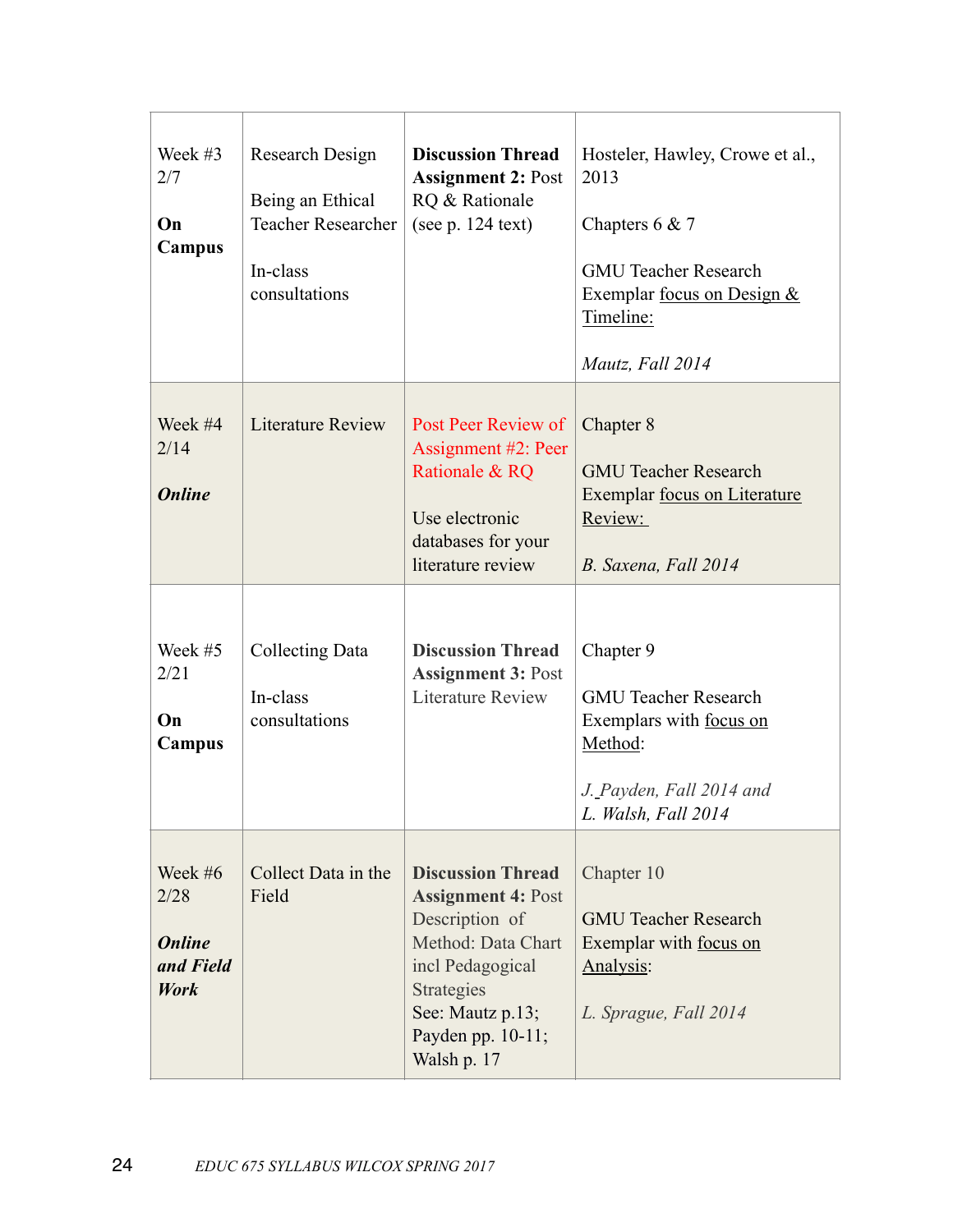| Week #7<br>3/7<br><b>Online</b><br>and Field<br><b>Work</b> | Continue<br>Collecting $&$<br><b>Analyzing Data</b>     | Post Peer Review of<br>Assignment #4:<br><b>Methods: Data Chart</b><br>& Pedagogies                                              | No readings this week                                                                                                                  |
|-------------------------------------------------------------|---------------------------------------------------------|----------------------------------------------------------------------------------------------------------------------------------|----------------------------------------------------------------------------------------------------------------------------------------|
| 3/14<br>No Class                                            | George Mason<br><b>Spring Break</b>                     |                                                                                                                                  |                                                                                                                                        |
| Week #8<br>3/21<br>On<br><b>Campus</b>                      | Assessing Research<br>Quality<br>Validation<br>Workshop | <b>Work on Draft 1</b><br>Move charts into<br>narrative format                                                                   | Chapter 11<br><b>GMU Teacher Research</b><br>Exemplar with focus on Results:<br>L. Sprague, Fall 2014                                  |
| Week #9<br>3/28<br><b>Online</b>                            | Writing your<br><b>Results</b>                          | <b>Discussion Thread</b><br><b>Assignment 5: Post</b><br>Draft 1 for peer<br>review with<br>preliminary results                  | Chapters 12<br><b>GMU Teacher Research</b><br>Exemplars with focus on<br>Discussion & Critique $&$<br>Appendix:<br>L. Walsh, Fall 2014 |
| Week $#10$<br>4/4<br><b>Online</b>                          | Writing your<br>Discussion and<br>Critique              | <b>Discussion Thread</b><br><b>Assignment 6: Post</b><br>Peer Review of<br>Assignment #6:<br>Draft 1 with tracking<br>& comments | No readings this week<br>Write, write, write!                                                                                          |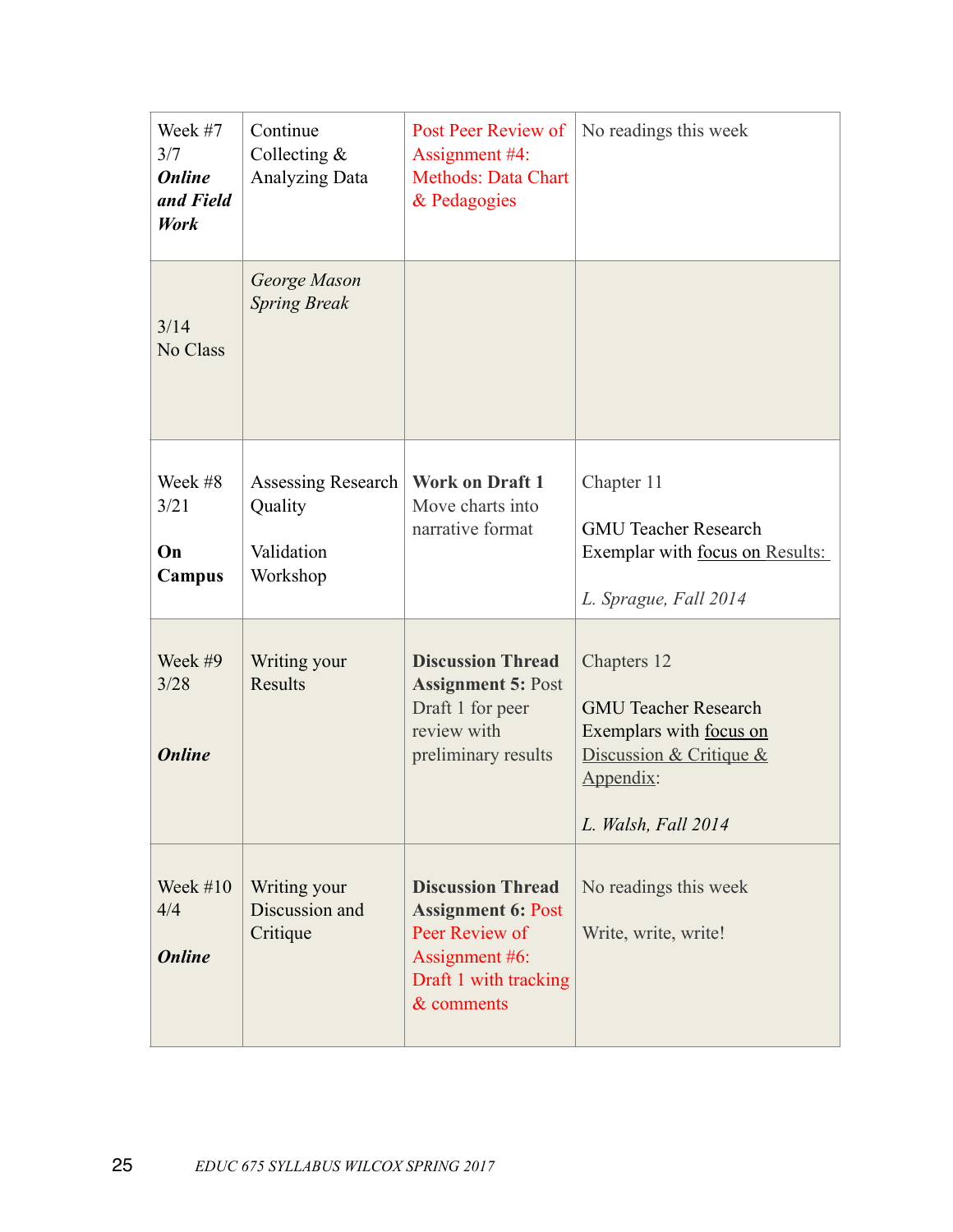| Week $#11$<br>4/11<br>On<br>Campus  | Finalizing your<br>Paper<br>In-class discussion<br>writing of abstract<br>In-class<br>consultations                                                         | <b>Discussion Thread</b><br><b>Assignment 7: Post</b><br>Draft 2 for Professor<br>Review with results<br>and discussion<br>sections | No readings this week |
|-------------------------------------|-------------------------------------------------------------------------------------------------------------------------------------------------------------|-------------------------------------------------------------------------------------------------------------------------------------|-----------------------|
| Week $#12$<br>4/18<br><b>Online</b> | <b>Finalize Teacher</b><br>Impact<br>Presentations                                                                                                          | Meet with group to<br>finalize presentation                                                                                         | No readings this week |
| Week $#13$<br>4/25<br>On<br>Campus  | Teacher Impact<br>Group<br>Presentations                                                                                                                    | <b>POST Teacher</b><br>Impact<br><b>Presentation</b><br><b>Review Professor</b><br>feedback and<br>finalize paper                   | No readings this week |
| Week #14<br>5/2<br>On<br>Campus     | Individual<br>Presentations<br>In 5 minutes tell us:<br>1. your RQ<br>2. Rationale<br>$3.$ key<br>discoveries<br>4. most<br>valuable<br>insight/<br>mistake | <b>POST and BRING</b><br>hard copy of<br><b>Teacher Research</b><br>Project<br><b>Post Appendix</b><br>online only.                 | No readings this week |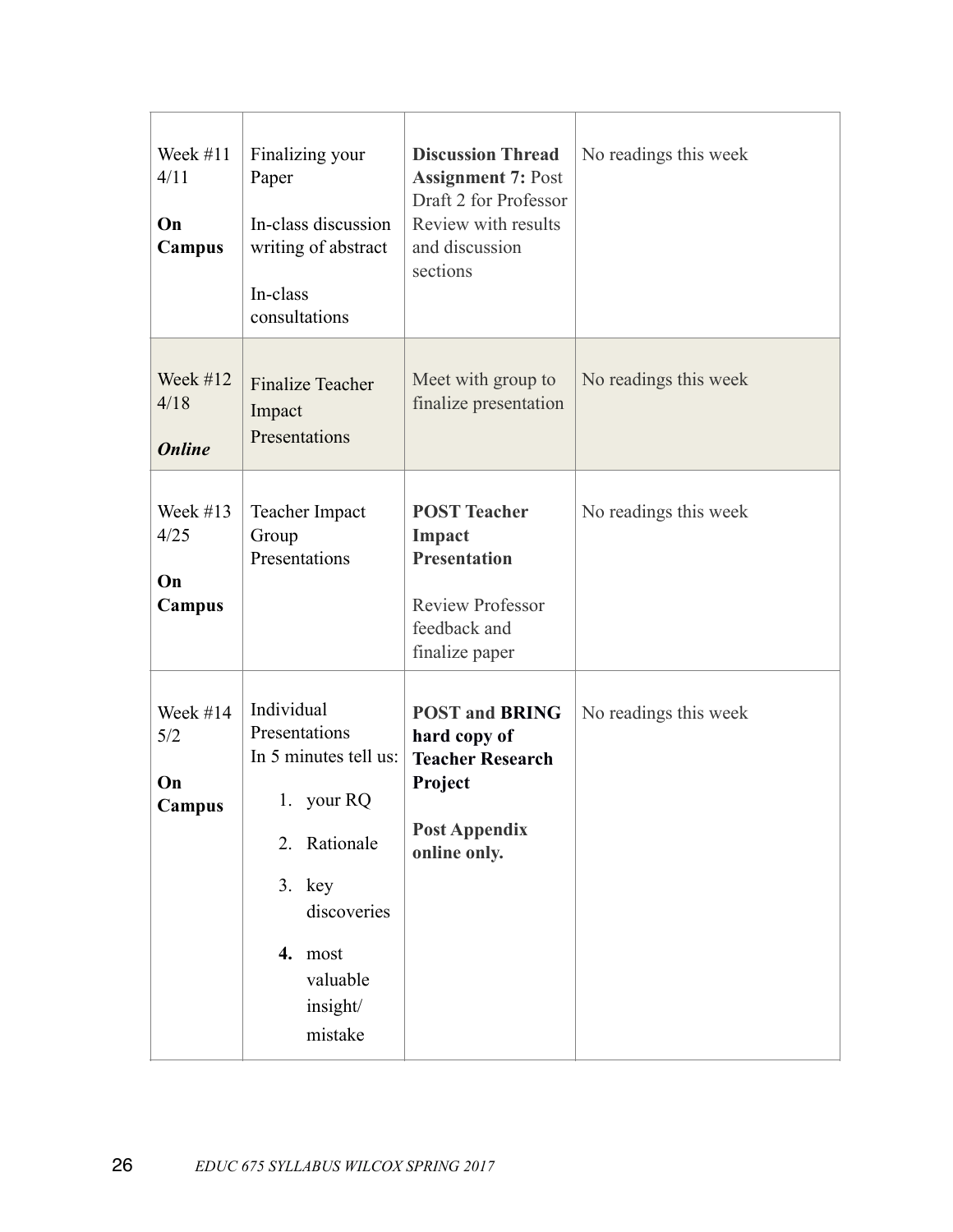# **ASSESSMENT RUBRIC(S):**

|                                                                                                   | <b>EDUC 675: Research in Secondary Education</b><br><b>Scoring Guide for Performance Based Assessment Project</b>                    |                                                                                                                                                                                                                                                                                                                                                                           |                                                                                                                                                                                                                                                                                                                                                                                                                                                |                                                                                                                                                                                                                                                                                                                                                                                                                                            |
|---------------------------------------------------------------------------------------------------|--------------------------------------------------------------------------------------------------------------------------------------|---------------------------------------------------------------------------------------------------------------------------------------------------------------------------------------------------------------------------------------------------------------------------------------------------------------------------------------------------------------------------|------------------------------------------------------------------------------------------------------------------------------------------------------------------------------------------------------------------------------------------------------------------------------------------------------------------------------------------------------------------------------------------------------------------------------------------------|--------------------------------------------------------------------------------------------------------------------------------------------------------------------------------------------------------------------------------------------------------------------------------------------------------------------------------------------------------------------------------------------------------------------------------------------|
|                                                                                                   | Does not<br>meet expec-<br>tations<br>0                                                                                              | Approaches<br>expectations                                                                                                                                                                                                                                                                                                                                                | Meets<br>expectations<br>2                                                                                                                                                                                                                                                                                                                                                                                                                     | <b>Exceeds</b><br>expectations<br>3                                                                                                                                                                                                                                                                                                                                                                                                        |
| <b>Title</b><br>and Ab-<br>stract                                                                 | Project is so<br>brief, in-<br>complete, or<br>off-topic that<br>any reason-<br>ably accu-<br>rate as-<br>sessment is<br>impossible. | Project includes only<br>general statements<br>about the study. Infor-<br>mation on methods<br>and procedures to be<br>followed is sketchy or<br>missing. Falls short of<br>1505 words or greatly<br>exceeds the 150-word<br>limit                                                                                                                                        | Project includes an<br>identifiable summary<br>(max 150 words) that<br>addresses the purpose<br>of the study. Touches<br>on methods and proce-<br>dures to be followed,<br>but is not sharply fo-<br>cused.                                                                                                                                                                                                                                    | Project includes a<br>concise (max 150<br>words) summary that<br>reports factually on the<br>purpose of the study<br>and the methods and<br>procedures to be fol-<br>lowed.                                                                                                                                                                                                                                                                |
| Intro-<br>duction,<br>Ratio-<br>nale,<br>Area of<br>Focus,<br>and Re-<br>search<br>Ques-<br>tions | Project is so<br>brief, in-<br>complete, or<br>off topic that<br>any reason-<br>ably accu-<br>rate as-<br>sessment is<br>impossible. | Project includes mini-<br>mal information on the<br>context/theoretical<br>framework for the<br>study. Does not offer a<br>rationale for the study's<br>execution, or does so<br>only superficially. Ex-<br>plicitly states the re-<br>search question and<br>purpose of the study.                                                                                       | Project includes an ad-<br>equate context/theoret-<br>ical framework for the<br>study and a defensible<br>rationale for its execu-<br>tion, though one or both<br>may be weakly devel-<br>oped. Explicitly states<br>the research question<br>and purpose of the<br>study.                                                                                                                                                                     | Project includes a<br>sound context/theoret-<br>ical framework for the<br>study and a compelling<br>rationale for its execu-<br>tion. Clearly and ex-<br>plicitly states the re-<br>search question and<br>purpose of the study.                                                                                                                                                                                                           |
| Litera-<br>ture Re-<br>view                                                                       | Project is so<br>brief, in-<br>complete, or<br>off-topic that<br>any reason-<br>ably accu-<br>rate as-<br>sessment is<br>impossible. | Project includes fewer<br>than 8 peer-reviewed<br>cites, published reports<br>of empirical research.<br>Does not explicitly<br>highlight gaps in the<br>literature to which the<br>proposed study will<br>respond. Summarizes<br>cited works sequential-<br>ly, rather than synthe-<br>sizes and organizes<br>them thematically. Re-<br>lies heavily on direct<br>quotes. | Project includes at least<br>8 peer-reviewed cites,<br>published reports of<br>empirical research.<br>Highlights gaps in the<br>literature to which the<br>proposed study will re-<br>spond. Organizes the<br>literature by identifiable<br>themes, although orga-<br>nization within themes<br>may follow no clear or<br>consistent pattern of<br>presentation. Attempts<br>to synthesize refer-<br>enced sources. Uses<br>few direct quotes. | Project includes at<br>least 10 peer-reviewed<br>cites, published re-<br>ports of empirical re-<br>search. Highlights<br>gaps in the literature to<br>which the proposed<br>study will respond.<br>Organizes the litera-<br>ture by clearly identifi-<br>able themes, proceed-<br>ing from general to<br>more specific within<br>each theme. Effective-<br>ly synthesizes refer-<br>enced sources, using<br>few, if any, direct<br>quotes. |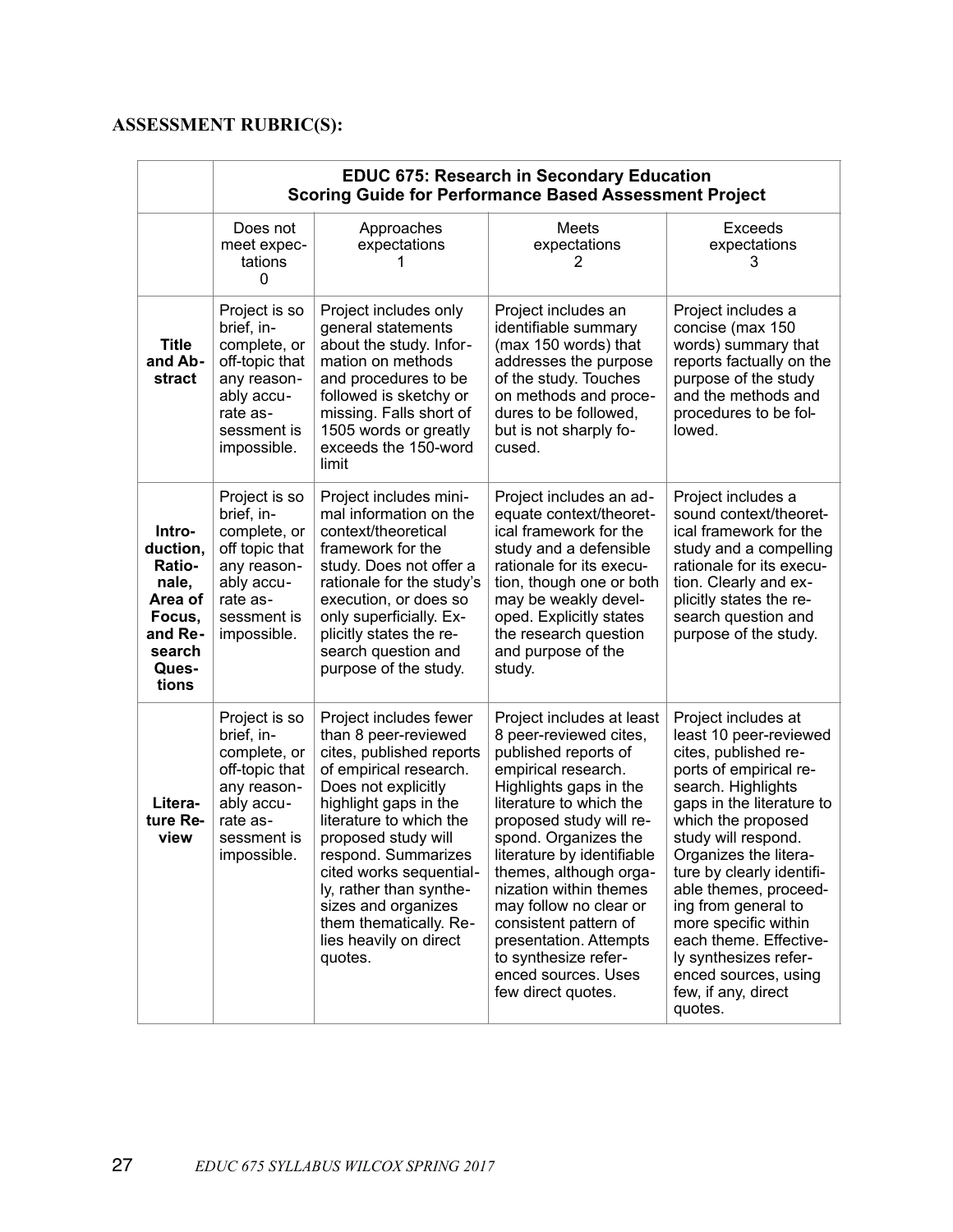| Descrip-<br>tion of<br>the<br><b>Method</b> | Project is so<br>brief, in-<br>complete, or<br>off-topic that<br>any reason-<br>ably accu-<br>rate as-<br>sessment is<br>impossible. | Project includes expla-<br>nation of the study de-<br>sign, procedures fol-<br>lowed, sampling meth-<br>ods, and analytical<br>tools (including any<br>statistical tests), given<br>the stated purpose of<br>the study; explana-<br>tions, however, are not<br>fully developed. Men-<br>tions ethical issues<br>raised by the study but<br>addresses them only<br>superficially. | Project includes expla-<br>nation of the study de-<br>sign, procedures fol-<br>lowed, sampling meth-<br>ods, and analytical<br>tools (including any<br>statistical tests), given<br>the stated purpose of<br>the study. Discusses<br>ethical issues raised by<br>the study and how they<br>were addressed. | Project includes ex-<br>planation and justifica-<br>tion of the appropri-<br>ateness of the study<br>design, procedures<br>followed, sampling<br>methods, data collec-<br>tion and analytical<br>tools (including any<br>statistical tests), given<br>the stated purpose of<br>the study. Discusses<br>ethical issues raised<br>by study and explains<br>how they were ad-<br>dressed. |
|---------------------------------------------|--------------------------------------------------------------------------------------------------------------------------------------|----------------------------------------------------------------------------------------------------------------------------------------------------------------------------------------------------------------------------------------------------------------------------------------------------------------------------------------------------------------------------------|------------------------------------------------------------------------------------------------------------------------------------------------------------------------------------------------------------------------------------------------------------------------------------------------------------|----------------------------------------------------------------------------------------------------------------------------------------------------------------------------------------------------------------------------------------------------------------------------------------------------------------------------------------------------------------------------------------|
|---------------------------------------------|--------------------------------------------------------------------------------------------------------------------------------------|----------------------------------------------------------------------------------------------------------------------------------------------------------------------------------------------------------------------------------------------------------------------------------------------------------------------------------------------------------------------------------|------------------------------------------------------------------------------------------------------------------------------------------------------------------------------------------------------------------------------------------------------------------------------------------------------------|----------------------------------------------------------------------------------------------------------------------------------------------------------------------------------------------------------------------------------------------------------------------------------------------------------------------------------------------------------------------------------------|

| <b>Results</b><br>and<br>Find-<br>ings | Project is<br>so brief.<br>incom-<br>plete, or<br>off-topic<br>that any<br>reasonably<br>accurate<br>assess-<br>ment is<br>impossible. | Project includes report-<br>ing and interpretation of<br>narrative and numerical<br>data with little apparent<br>concern for accuracy<br>and objectively. Analyti-<br>cal tools are inappropri-<br>ate to the methodology.<br>Provides, at best, tenu-<br>ous links between study<br>outcomes, hypotheses<br>(if stated), and the orig-<br>inal research question. | Project includes report-<br>ing and interpretation of<br>narrative and numerical<br>data accurately, objec-<br>tively, and concisely.<br>For the most part, ana-<br>lytical tools are appro-<br>priate to the methodol-<br>ogy. Does not highlight<br>explicit links between<br>study outcomes, hy-<br>potheses (if stated), and<br>the original research<br>question; however, such<br>links may logically be<br>implied. | Project includes re-<br>porting and interpreta-<br>tion of narrative and<br>numerical data accu-<br>rately, objectively, and<br>concisely using analyt-<br>ical tools appropriate<br>to the methodology.<br>Highlights explicit links<br>between study out-<br>comes, hypotheses (if<br>stated), and the origi-<br>nal research question. |
|----------------------------------------|----------------------------------------------------------------------------------------------------------------------------------------|--------------------------------------------------------------------------------------------------------------------------------------------------------------------------------------------------------------------------------------------------------------------------------------------------------------------------------------------------------------------|----------------------------------------------------------------------------------------------------------------------------------------------------------------------------------------------------------------------------------------------------------------------------------------------------------------------------------------------------------------------------------------------------------------------------|-------------------------------------------------------------------------------------------------------------------------------------------------------------------------------------------------------------------------------------------------------------------------------------------------------------------------------------------|
|----------------------------------------|----------------------------------------------------------------------------------------------------------------------------------------|--------------------------------------------------------------------------------------------------------------------------------------------------------------------------------------------------------------------------------------------------------------------------------------------------------------------------------------------------------------------|----------------------------------------------------------------------------------------------------------------------------------------------------------------------------------------------------------------------------------------------------------------------------------------------------------------------------------------------------------------------------------------------------------------------------|-------------------------------------------------------------------------------------------------------------------------------------------------------------------------------------------------------------------------------------------------------------------------------------------------------------------------------------------|